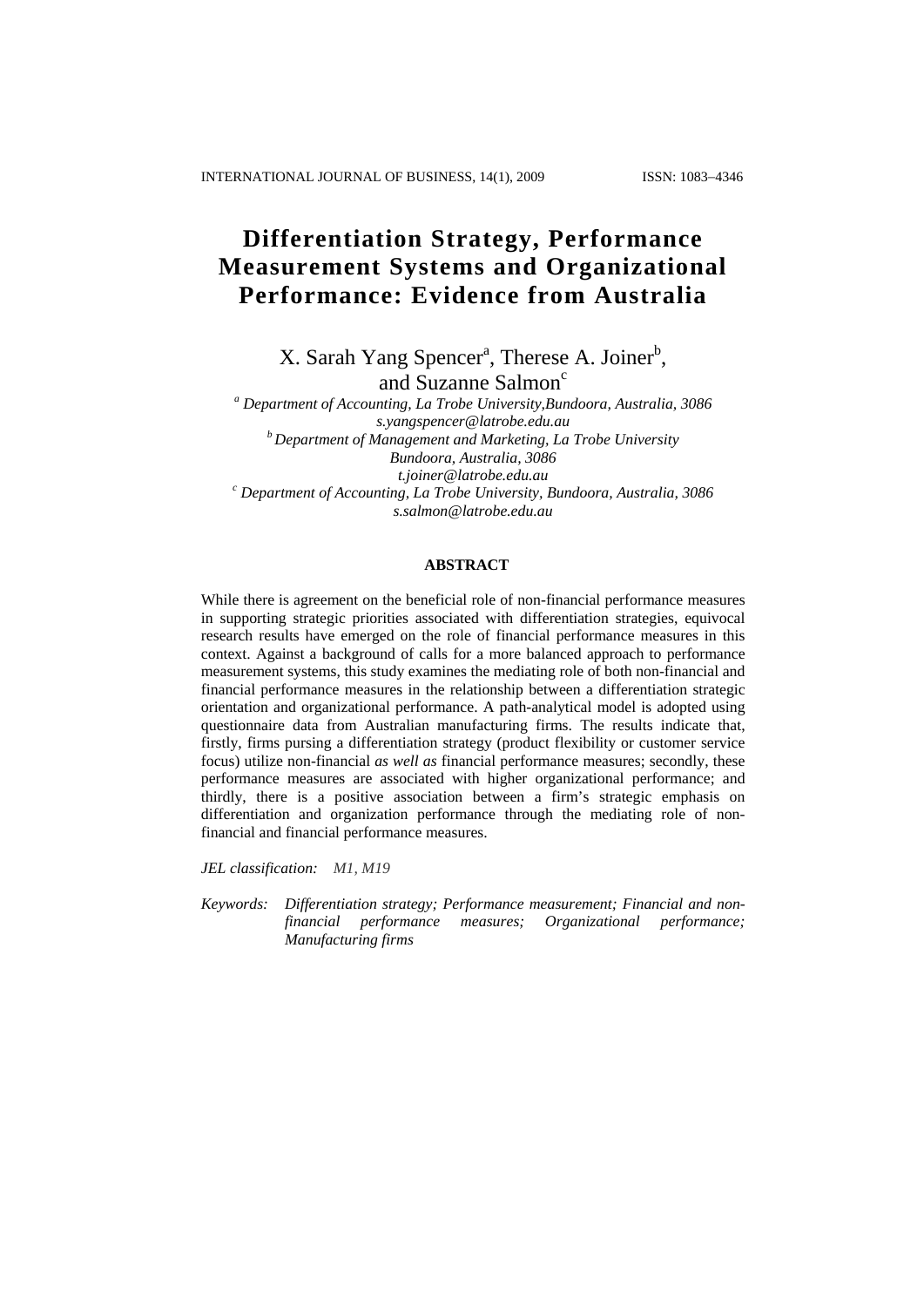#### **I. INTRODUCTION**

Intense competition in domestic and international markets, more demanding, assertive customers and rapid advancement of technology (all primarily fuelled by internationalisation of business) has placed greater pressure on organizations to seek ways to achieve a sustained competitive advantage. Within the Australian manufacturing sector, it is becoming increasingly apparent that firms struggle to compete on a low cost basis, favouring strategies of differentiation (Terziovski and Amrik, 2000; Lillis 2002, Baines and Langfield-Smith, 2003). Thus, as the cost of labour becomes prohibitively high in developed countries (such as Australia) relative to developing countries, Australian manufacturing firms tend to seek competitive advantage by producing products with more valued features, such as product quality, product flexibility or reliable delivery.

A sustained competitive advantage is not, however, only about strategic choice. Both the management and accounting literatures have emphasised the importance of appropriate organizational structures and systems to support a firm's strategic priority (Porter, 1980; Miles and Snow, 1978; Bouwens and Abernethy, 2000; Abernethy and Lillis, 2001; Hoque, 2004). Indeed, successful organizations are those that implement organization structures and systems that facilitate the achievement of their strategic choices (Abernethy and Lillis, 2001). Performance measurement systems (PMS) are increasingly recognised as a vital component of organization systems that, when aligned with the firm's strategic priorities, lead to superior organization performance (Abernethy and Lillis, 2001; Hoque, 2004; Chenhall, 2005; Gosselin, 2005; Grant, 2007).

Given that empirical evidence on the appropriate design of PMSs is scant (Chenhall, 2005), we extend prior theory on the performance implications of PMSs in a number of ways. First, despite current research that suggests less accounting-centric, non-financial PMSs are more appropriate for strategies of differentiation, *vis a vis*  financial, efficiency based measures (e.g., Hoque, 2004), we argue that non-financial as well as financial measures are critical to the successful implementation of a differentiation strategy. Second, since there is no *a priori* reason to expect that a firm's strategic choices will, in itself, affect organizational outcomes (Abernethy and Lillis, 2001), the model developed here explores the mediating role of PMSs. That is, our model aims to demonstrate that a firms' strategic choice is associated with organizational performance via appropriately designed PMSs. Thus, PMSs become a vital component of effective strategic management. Third, rather than (conventionally) measuring strategy on a continuum from cost leadership to differentiation, the instrument adopted here measures the firm's emphasis on different strategic priorities (Chenhall and Langfield-Smith, 1998b) which acknowledges that a strategy of differentiation can be achieved along a number of dimensions (e.g., product flexibility, quality and/or customer service). Finally, we examine PMSs within the context of the Australian manufacturing environment where there is an urgent imperative to improve the international competitiveness of this sector.

The remainder of the paper is structured as follows. In the next section, the relevant literature is reviewed and hypotheses are formulated. The research method and variable measurement is presented followed by an analysis of the results of the questionnaire data. Finally, we conclude by raising important theoretical and practical implications in the area of PMS, along with limitations and suggestions for further study.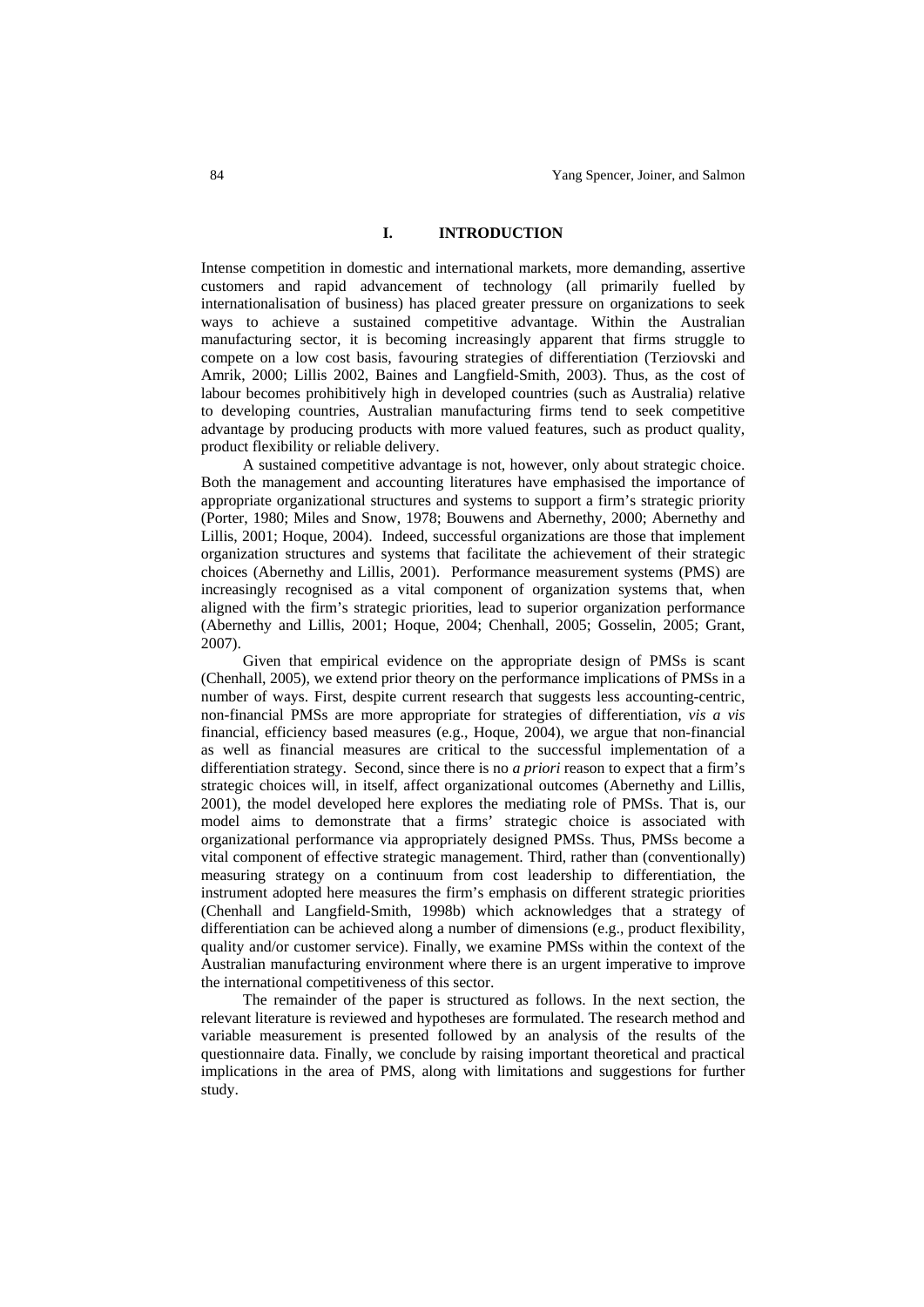# **II. THEORY DEVELOPMENT AND HYPOTHESES FORMULATION**

This study aims to develop a model to understand the relationships between strategy, performance measurement systems and organizational performance. The model tests (1) the direct association between a firm's strategy and the extent of use of both financial and non-financial performance measures; (2) the direct association between the extent of use of financial and non-financial performance measures and organizational performance; and (3) the indirect path from strategy to organizational performance through the appropriate use of financial and non-financial measures.

## **A. Strategy and Performance Measurement Systems**

Strategy is often considered as the means by which a firm achieves and sustains a competitive advantage over other firms in the industry (Porter, 1980; 1985). One of the most commonly-used strategic typologies was developed by Porter (1980; 1985), who identified two generic strategies: product differentiation and cost leadership. A differentiation strategy involves the firm creating a product or service, which is considered unique in some aspect that the customer values. Cost leadership emphasises low cost relative to competitors. Porter (1980; 1985) argued that cost leadership and differentiation strategies are mutually exclusive. However, more recent research has questioned this idea, recognising that firms may pursue elements of both types of strategy (see for example, Chenhall and Langfield-Smith, 1998b).

A number of studies have suggested that many manufacturing firms view a strategy of differentiation as a more important and distinct means to achieve competitive advantage than a low cost strategy (De Meyer et al., 1989; Kotha and Orne, 1989; Miller, 1988; Kotha and Vadlamani, 1995; Lillis, 2002; Baines and Langfield-Smith, 2003). It is argued that Porter's generic differentiation strategy has been further developed into more specific strategies, such as differentiation by product innovation, customer responsiveness, or marketing and image management, in responding to the complexity of the environment, while cost leadership remains focused on price and cost control (Miller, 1986; Perera et al., 1997; Lillis, 2002). Globalisation has led to more intense competition among manufacturing firms, with increased customer demands (Baines and Langfield-Smith, 2003); as such, a differentiation strategy provides greater scope to produce products with more valued, desirable features as a means of coping with such demands. In comparison, concentrating purely on a cost leadership strategy may no longer be appropriate to accommodate the diverse needs and demands of contemporary manufacturing organizations (Kotha and Vadlamani, 1995; Perera et al., 1997). This study, therefore, focuses on the strategy of differentiation in the manufacturing sector.

It is widely recognised that organization and management systems are designed to support the business strategy of the firm in order to achieve competitive advantage (Porter, 1980; Dent, 1990; Simons, 1987, 1990; Miles and Snow, 1978; Kaplan and Norton, 1992; Nanni et al. 1992; Waterhouse and Svendsen, 1999; Hoque, 2004; Gosselin, 2005). Concentrating more specifically on PMSs, the management and accounting literatures suggest that financial, efficiency-based performance measures are less relevant while non-financial measures are more relevant for strategies of differentiation (Porter, 1980; Govindarajan, 1988; Abernethy and Lillis, 1995; Ittner and Larker, 1997b; Perera et al., 1997; Bisbe and Otley, 2004; Hoque, 2004). With a focus on developing products with *unique* attributes/features, researchers argue that financial performance measures are incompatible with the creativity and innovation necessary for a differentiation strategy (Perera et al., 1997; Amabile, 1998; Chenhall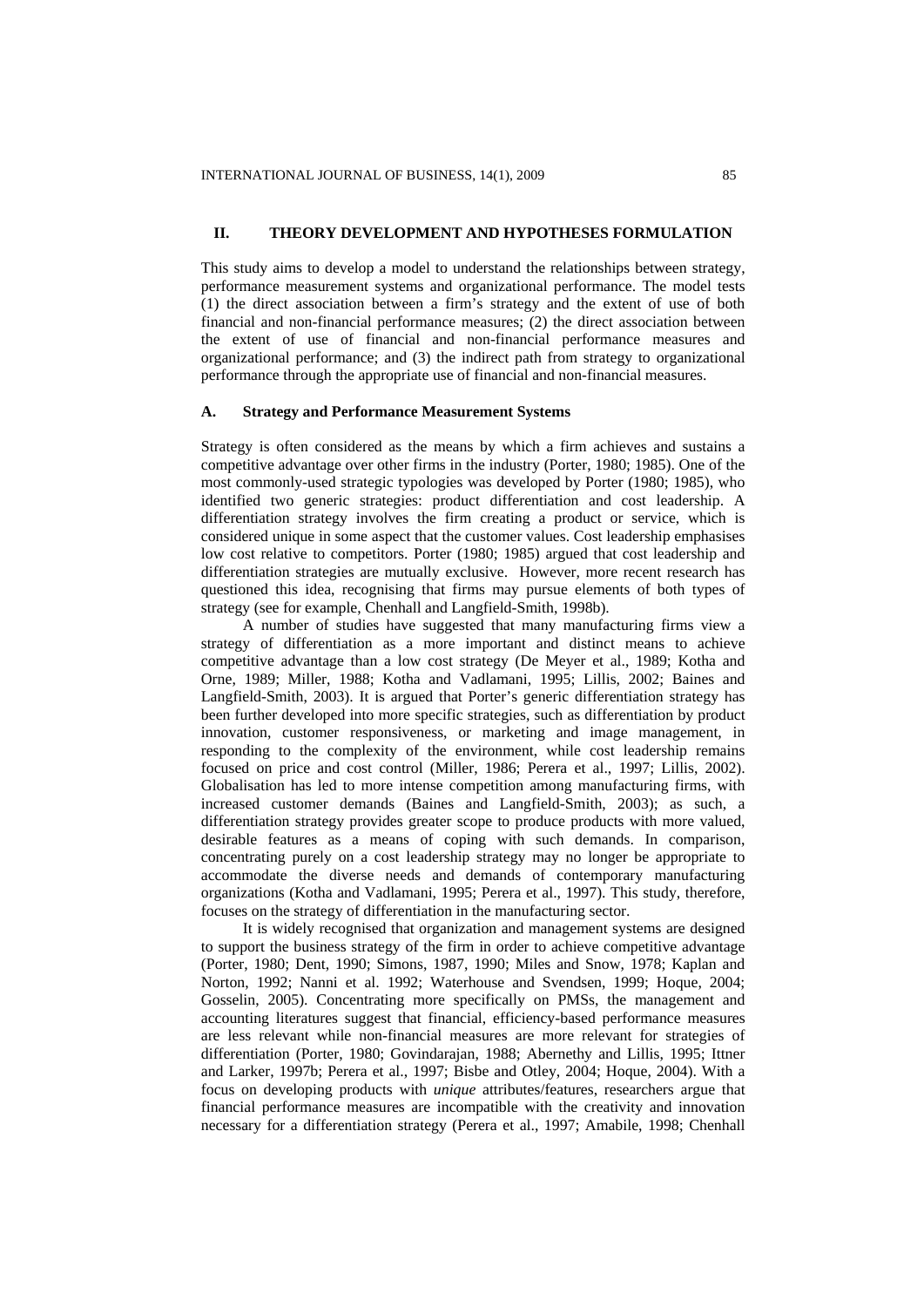and Langfield-Smith, 1998b; Hoque, 2004). Relying on the work of Macintosh (1985), Abernethy and Lillis (1995) explain that in the absence of process standardisation and the need to encourage cross-functional co-operation and innovation, PMSs require a shift from narrowly focussed financial (efficiency) measures to measures that capture the critical success factors of product differentiation. These measures are likely to be non-financial and include such measures as customer service satisfaction, delivery performance, and product innovation measures.

An emerging stream of literature has argued that traditional financial accounting information should not be discarded in the context of differentiation (innovation) type strategies (Bisbe and Otley, 2004; Chenhall, 2005). Within the context of a balanced PMS, non-financial performance measures are expected to encourage innovation and creativity while financial performance measures are expected to "block innovation excesses and to help ensure that ideas are translated into effective product innovation and enhanced performance" (Bisbe and Otley, 2004, p. 710). By placing appropriate boundaries around the innovation process, financial measures can provide guidance to effective performance for firms pursuing a differentiation strategy.

The work of Simons (1995, 2000) also suggests that financial (accounting) measures can facilitate the innovation process when we consider *how* these measures are used. While financial measures used in a diagnostic (monitoring) manner may curb the innovation process, financial measures used in an interactive (opportunity seeking, learning) manner may enhance the innovation process fundamental to differentiation strategies. Although this study does not distinguish between the mode of use of financial measures, it does lay a theoretical foundation for understanding the effective use of financial performance measures in a context of firms pursuing a differentiation strategy. Finally, the 'revival' of financial performance measures can be further illustrated by the Balanced Scorecard (Kaplan and Norton, 1992), which incorporates the balanced use of both financial and non-financial performance measures to communicate strategic intent and motivate performance against established strategic targets (Ittner and Larcker, 1998).

Based on the above arguments, firms pursuing a differentiation strategy are likely to adopt both financial and non-financial performance measures to provide them with information needed for different aspects of operations.

H1: There is a direct positive association between a firm's strategic emphasis on differentiation and the extent of use of financial and non financial performance measures.

### **B. Performance Measurement Systems and Organization Performance**

Performance measurement systems are designed to provide a set of mutually reinforcing signals that direct managers' attention to strategically important areas that translate to organization performance outcomes (Dixon et al., 1990). Recent theorising on PMSs has an increasingly strategic focus such that these systems are designed to provide a way of operationalising strategy into a coherent set of performance measures (Chenhall, 2005), guiding managers behaviour toward key organization outcomes. Within this literature (as highlighted in the previous section) there is increasing recognition of the need to develop balanced systems (Kaplan and Norton, 1996) that include both financial and non-financial performance measures.

Previous research, however, has only examined the effects of financial or nonfinancial performance measures on an organization's *overall* effectiveness (e.g., Abernethy and Lillis, 1995; Perera et al., 1997; Chenhall and Langfield-Smith, 1998b;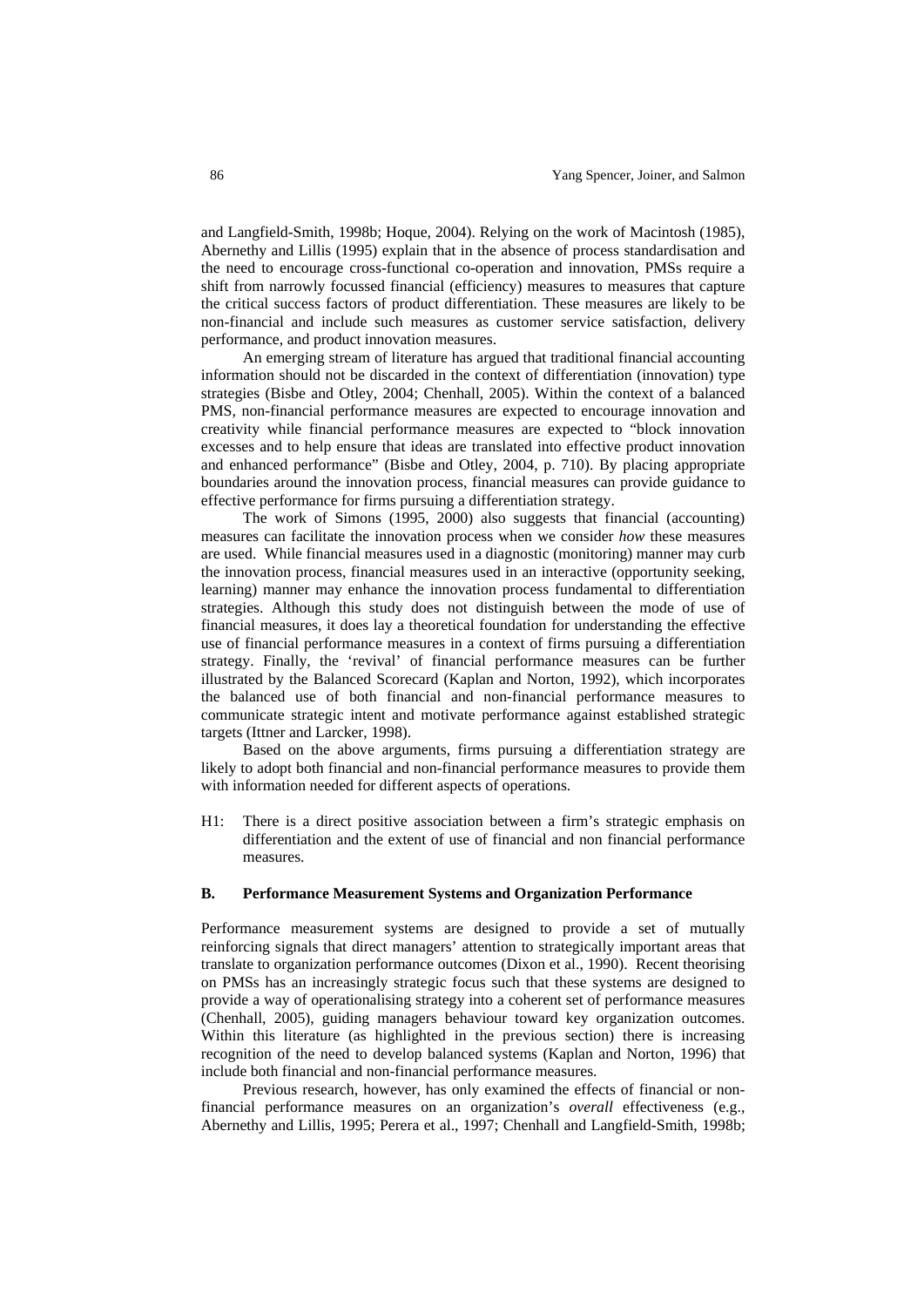Baines and Langfield-Smith, 2003; Hoque, 2004; Bisbe and Otley, 2004). For example, both Baines and Langfield-Smith (2003) and Hoque (2004) found a positive association between the use of non-financial performance measures and overall organization performance. Conversely, Simons (1987) found support for the different extent of usage of financial controls between defenders [cost leadership] and prospectors [differentiators], (see Miles and Snow [1978] for this alternative strategic typology. However, Simons (1987) also found that high performers from *both* strategic groups seemed to use tight controls (i.e., financial, efficiency-based measures).

As argued above, firms pursuing a differentiation strategic focus are likely to use both financial and non-financial performance measures, and therefore, it is important to examine whether financial and non-financial performance measures are associated with different aspects of organization performance. It is likely that differentiating firms will use financial performance measures to evaluate their financial performance (that is how well they have extracted profits from the market), and concurrently use non-financial performance measures to provide additional insight into their non-financial performance (that is, to measure how well they have created value for their customers). By monitoring their financial and non-financial measures, differentiating firms are more likely to achieve sustained competitive advantage in relation to both financial and non-financial dimensions of organization performance. Although there is little research that has studied performance dimensions separately, Ittner and Larcker (1997a) reported links between the use of non-financial measures and performance with respect to quality, which reinforces the following hypothesis.

H2: There is a direct positive association between a firm's extent of use of financial and non financial performance measures and financial and non-financial organization performance, respectively.

### **C. Strategy, Performance Measurement Systems and Organizational Performance**

Notwithstanding the direct relationships outlined above (strategy and PMSs, and PMSs and organizational performance), we also hypothesise an indirect path between strategy and organization performance through the appropriate use of PMSs. That is, we expect that managers working in firms emphasising a strategy of differentiation will make use of both financial and non-financial performance measures. In turn, PMSs characterized by financial and non-financial measures are likely to be associated with enhanced organization performance because such measures are less narrowly focussed and enable managers to focus on the dual components of organization performance, creating value (e.g. innovation, flexibility) and appropriating value (e.g., profits) (Mizik and Jacobson, 2003). Thus, we do not expect a direct relationship between differentiation strategy and organization performance; these two variables are connected via appropriate use of PMSs, incorporating both financial and non-financial performance measures. The mediating effect of PMSs in the relationship between strategy and organization performance can be expressed as follows:

H3: There is an indirect positive association between a strategic emphasis on differentiation and organizational performance through the extent of use of financial and non financial performance measures.

A summary of the model is presented in Figure 1, where the solid lines represent direct relationships and the dotted line represents an indirect relationship.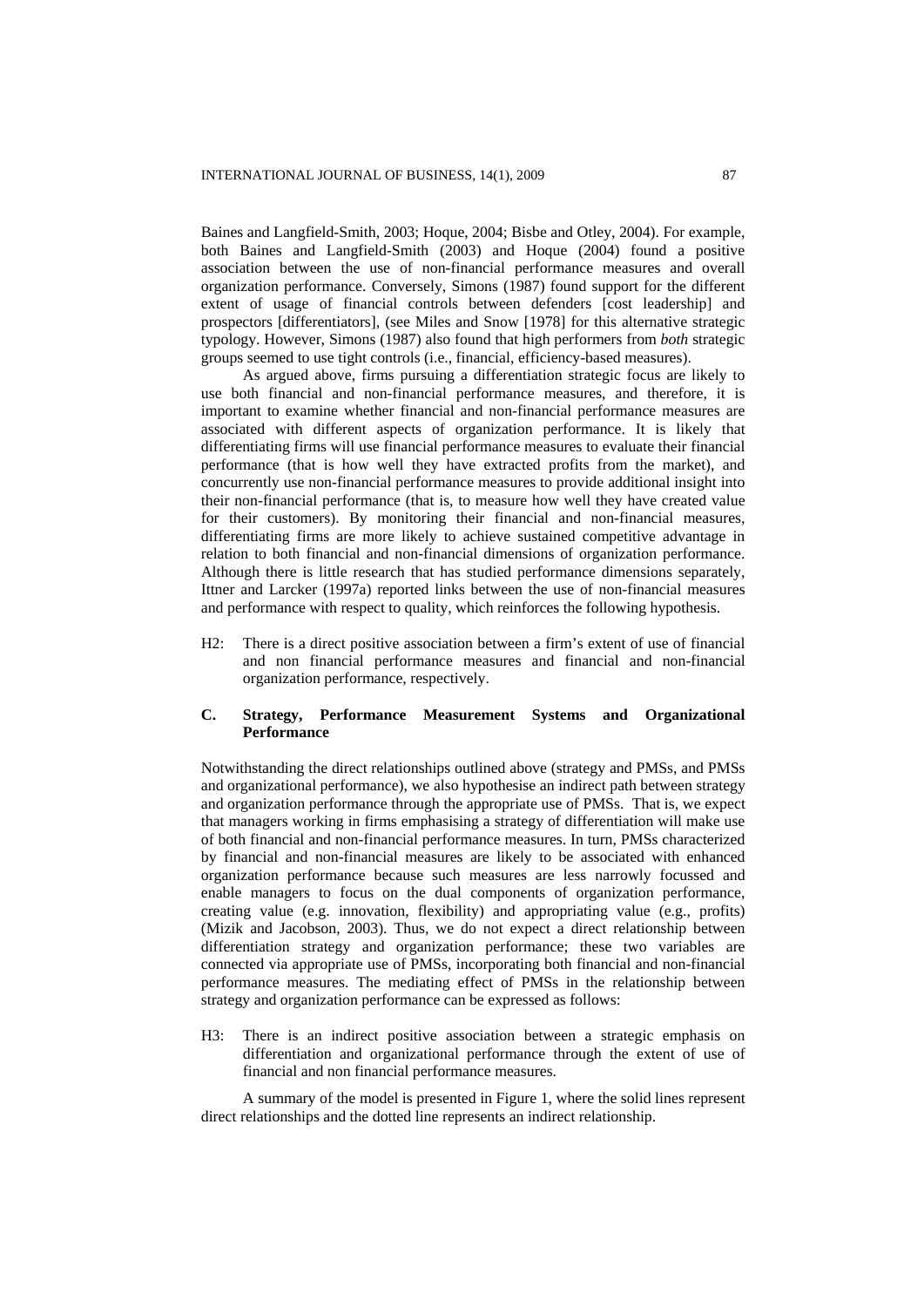

#### **III. RESEARCH METHOD AND VARIABLE MEASUREMENT**

#### **A. Sample Selection**

A survey was administered to 200 manufacturing firms selected from the *Business Review Weekly* list of Australia's largest companies. Manufacturing firms were selected because there is evidence that, particularly in Australia, the manufacturing sector is facing substantial environmental uncertainty due to intense competition brought about by globalization. One option for manufacturing firms is to increasingly differentiate their product offerings to remain competitive. Since strategies of differentiation are the focus of this study, the Australian manufacturing sector seems quite apt. Further, the choice was made to enhance comparability with prior work in this field where the majority of work undertaken in this stream of research is in the manufacturing sector. Firms selected were either 'strategic business units' (divisions of larger corporations) or independent companies. Each company was initially contacted by telephone to identify the name of the most suitable person within each business unit, his or her job title and the business unit's current address. These people were usually the senior management accountant, financial controller, or chief executive within a business unit. The questionnaires were mailed to the appropriate person with an explanatory cover letter and a reply-paid, self-addressed envelope for the return of the questionnaire. There were 84 usable responses received from the sample of 200 business unit managers, or a favourable response rate of 42%.

The sample selected was not a true random sample, as it was drawn from Australia's largest manufacturing companies. Hence, the findings of this study should not be interpreted as a generalization to the overall population of manufacturing companies. Considering size is usually associated with resources available to implement a range of performance measures, it is likely that the sample included a greater proportion of companies employing non-financial performance measures than the total population of manufacturers (Chenhall and Langfield-Smith, 1998a; 1998b). Demographic data related to respondents' organizational position, years of experience, organization size and industry are detailed in Appendix A.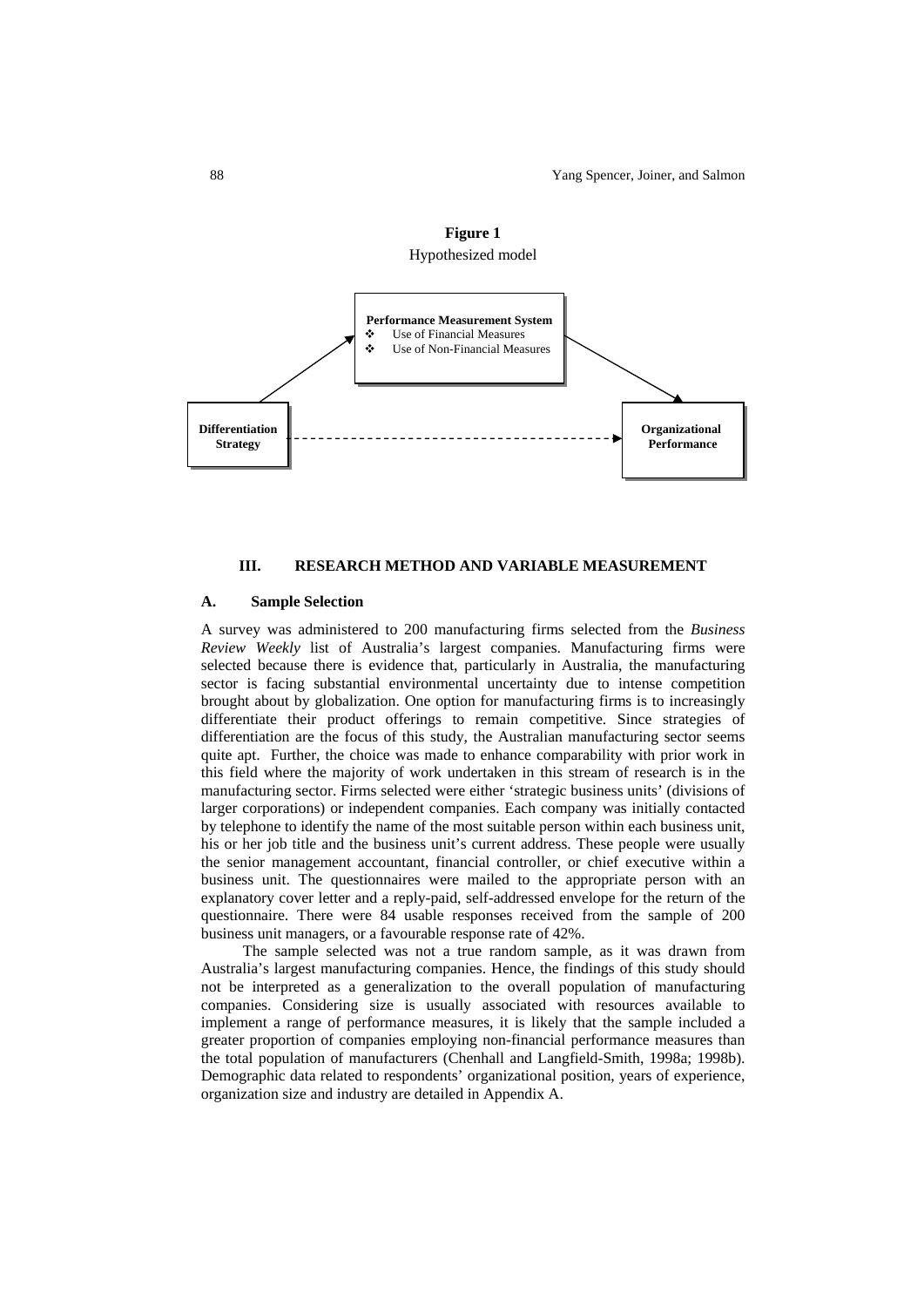### **B. Variable Measurement**

Data was collected using a questionnaire to measure variables specified in the hypotheses: strategic priorities, performance measurement systems and organizational performance.

### **1. Strategy**

While another similar study (Hoque, 2004) measured strategy on a continuum from cost leadership to differentiation, this study used Chenhall and Langfield-Smith's (1998b) strategy instrument, which measures strategic priorities by using 11 strategy items identified by Miller et al. (1992). The instrument was chosen because it recognises that there may be different dimensions of a differentiation strategy. Although cost leadership is part of the measure, these items were excluded since this form of strategy was not the focus of this study. Respondents were asked to indicate the degree of emphasis that their firms had given to a range of strategic priorities over the past three years. The Likert-scale ranges from no emphasis (scored one) to high emphasis (scored seven). A principal components exploratory factor analysis was undertaken. Oblique rotation was chosen, as it is the most efficient method when it is believed that the underlying influences are correlated (Harman, 1967). This method was also used by Chenhall and Langfield-Smith (1998b) in their factor analysis of this instrument.

As a first step, items with loadings larger than 0.3 were retained. The analysis generated two factors (See Appendix B). The factors were named product flexibility (Flexible) for Factor 1 and customer service (Customer) for Factor 2. These two factors are concerned, primarily, with aspects of product differentiation and they met acceptable reliability levels for exploratory research, with Cronbach alphas of 0.74 and 0.76 respectively. This reinforces Miller's (1986) argument that there are at least two different types of differentiation strategies: one based on product innovation, design and quality, and the other based on creating an image through marketing practices.

## **2. Use of Financial and Non-financial Measures**

A modified version of Le Cornu and Luckett's (2000) instrument was used in this study. Some items were deleted from the original list, and new items, such as Economic Value Added (EVA), working capital ratio and product profitability were added to the list. The final measure contained 37 performance items, and respondents were asked to rate the extent to which these performance measures have been used by their business units on a seven-point Likert-scale scored as never used (scored one) to always used (scored seven).

In order to test the hypotheses in this study, the 37 performance measures were separated into two categories: financial and non-financial performance measures. Classification of the measures into financial and non-financial measures was based on prior classifications by Horngren et al, (1994, pp. 890-892) and Waterhouse and Svendsen (1999). To be classified as financial, an item had to be able to be expressed in monetary terms, and/or be specifically or directly reflective of financial value rather than customer-focused factors, such as quality and flexibility. In all, 13 items were classified as financial measures and 24 items as non-financial measures. The breakdown of items into financial and non-financial is included in Appendix C. Reliability tests were also performed to examine reliability of the two sub-scales. The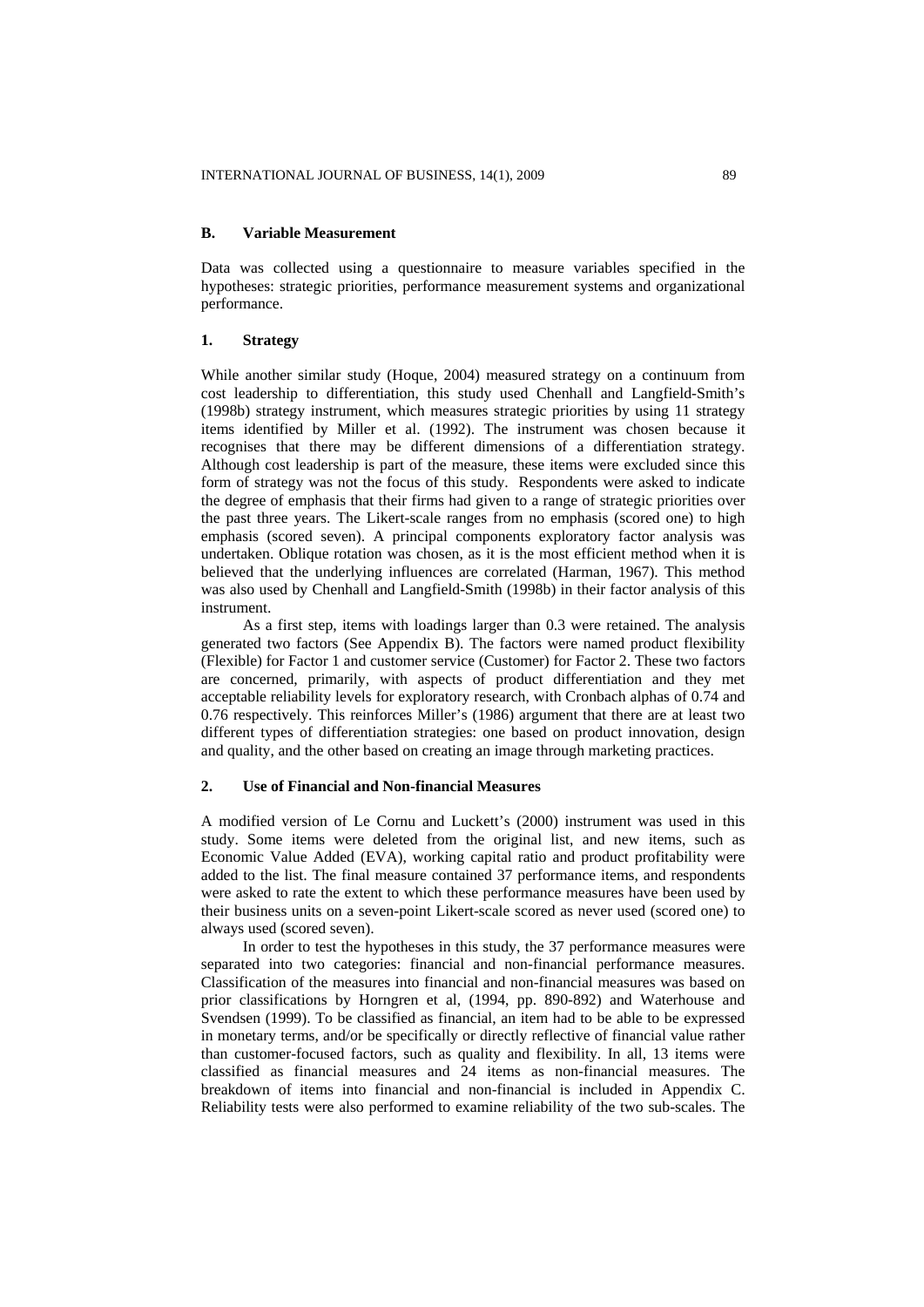financial measure sub-scale (Fin) had a Cronbach alpha of 0.76, while the nonfinancial sub-scale (Nonfin) had a Cronbach alpha of 0.91, indicating high reliability.

### **3. Organizational Performance**

Organizational performance was measured using an instrument developed by Gupta and Govindarajan (1984) and Govindarajan (1988), which measures organizational performance along multiple dimensions, rather than on any single dimension. There are two parts to the measure where SBU managers are asked to rate the degree of importance of each of the performance dimensions as well as the rate their SBU's performance on the specified dimensions, using a seven-point Likert scale with anchors "significantly below average" and "significantly above average". Thus, in arriving at a measure for organizational performance, the degree of importance of each dimension was used as weights, with performance on each item being weighted by the relative importance of each item. This instrument has been widely used in prior research (see for example, Govindarajan and Fisher, 1990; Chenhall and Langfield-Smith, 1998b; Bisby and Otley, 2004; Hoque, 2004), and was developed in the context of strategy studies. The items comprising this scale were divided into two subscales, financial organizational performance, and non-financial organizational performance. The breakdown of items into these categories is shown in Appendix D.

# **IV. RESULTS**

### **A. Path Analysis**

Ordinary least-squares regression-based path analysis was adopted to test the hypotheses. This technique allows a dependent variable in one equation to become an independent variable in another equation, and it is often employed to test relatively simple relationships (Schumacker and Lomax, 1996). This technique was used to show the relation between strategy and PMSs, the relation between PMSs and organizational performance, and the indirect relation between strategy and organizational performance via PMSs.

The use of multiple regression requires certain assumptions of the data, especially in relation to distributional characteristics. Data screening was conducted to ascertain that the data satisfied the relevant assumptions for multiple regression. First, no evidence of multicollinearity was found by considering variance inflation factors for each variable. Second, data was tested for normality. Using Mardia's test in AMOS 4, it was found that the data approximately followed a multivariate normal distribution.

The descriptive statistics and the zero-order correlation coefficients for all the variables are presented in Tables 1 and 2, respectively.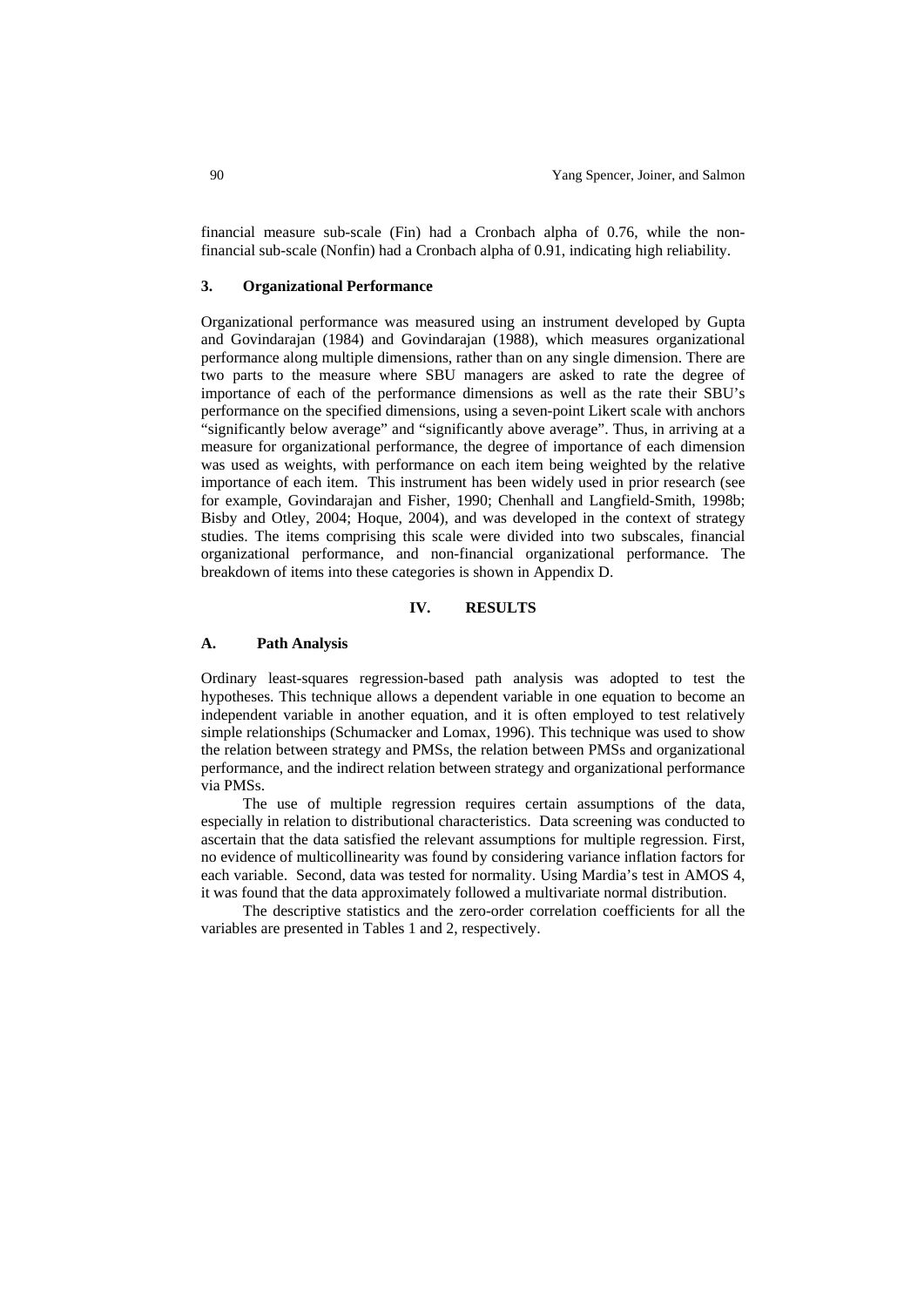| Descriptive statistics                        |       |      |                          |     |      |                     |  |
|-----------------------------------------------|-------|------|--------------------------|-----|------|---------------------|--|
| Variables                                     | Mean  | S.D. | <b>Theoretical Range</b> |     |      | <b>Actual Range</b> |  |
|                                               |       |      | Min                      | Max | Min  | Max                 |  |
| Flexible manufacturing strategy<br>(Flexible) | 4.43  | 1.20 | 1                        | 7   |      | 7                   |  |
| Customer service strategy<br>(Customer)       | 5.54  | 1.18 | 1                        | 7   | 1    | 7                   |  |
| Financial Measures (Fin)                      | 5.53  | 0.78 | 1                        | 7   | 3.85 | 7                   |  |
| Non-financial Measures (Nonfin)               | 4.27  | 1.05 | 1                        | 7   | 1.42 | 6.63                |  |
| <b>Financial Effectiveness</b><br>(Finperf)   | 31.26 | 8.73 |                          | 49  | 6    | 49                  |  |
| Non-financial Effectiveness<br>(Nonfinperf)   | 22.90 | 7.32 |                          | 49  | 3    | 41.33               |  |

**Table 1** 

**Table 2**  Correlation matrix for all measured variables

| Variables  | Flexible             | Customer             | Nonfin     | Fin        | Finperf    | Nonfinperf |
|------------|----------------------|----------------------|------------|------------|------------|------------|
| Flexible   | 1.00                 |                      |            |            |            |            |
| Customer   | 0.141                | 1.00                 |            |            |            |            |
| Nonfin     | $0.406***$           | $0.278***$           | 1.00       |            |            |            |
| Fin        | $0.224$ <sup>*</sup> | $0.212$ <sup>*</sup> | $0.531***$ | 1.00       |            |            |
| Finperf    | 0.038                | $0.285***$           | $0.293***$ | $0.385***$ | 1.00       |            |
| Nonfinperf | $0.526***$           | $0.276***$           | $0.573***$ | $0.441***$ | $0.496***$ | 1.00       |

\*\*Significant at .01 level, \*Significant at .05 level

### **B. Results**

Four models have been developed to test the hypotheses in this study. Models 1 and 2 report regression results for flexible manufacturing strategy, use of non-financial performance measures and non-financial organization performance (Model 1); and flexible manufacturing strategy use of financial performance measures and financial organization performance (Model 2). Models 3 and 4 report regression results for customer service manufacturing strategy, use of non-financial performance measures and non-financial organization performance (Model 3); and customer service manufacturing strategy use of financial performance measures and financial organization performance (Model 4). In each case, the regression results were used to compute the magnitudes (standardised beta coefficients) of the direct effects in the path models, and the method described by Sobel (1982) was also used to test the significance of the mediating effects.

### **1. Results of Hypotheses 1**

Model 1 and Model 2 regressions in Table 3 and Table 5, respectively, report a positive relation between product flexibility strategy and use of non-financial performance measures (beta =  $0.41$ ,  $p < .001$ ) and the use of financial performance measures (beta = 0.22,  $p < .05$ ). Further, Models 3 and 4 regressions in Tables 7 and 9, respectively,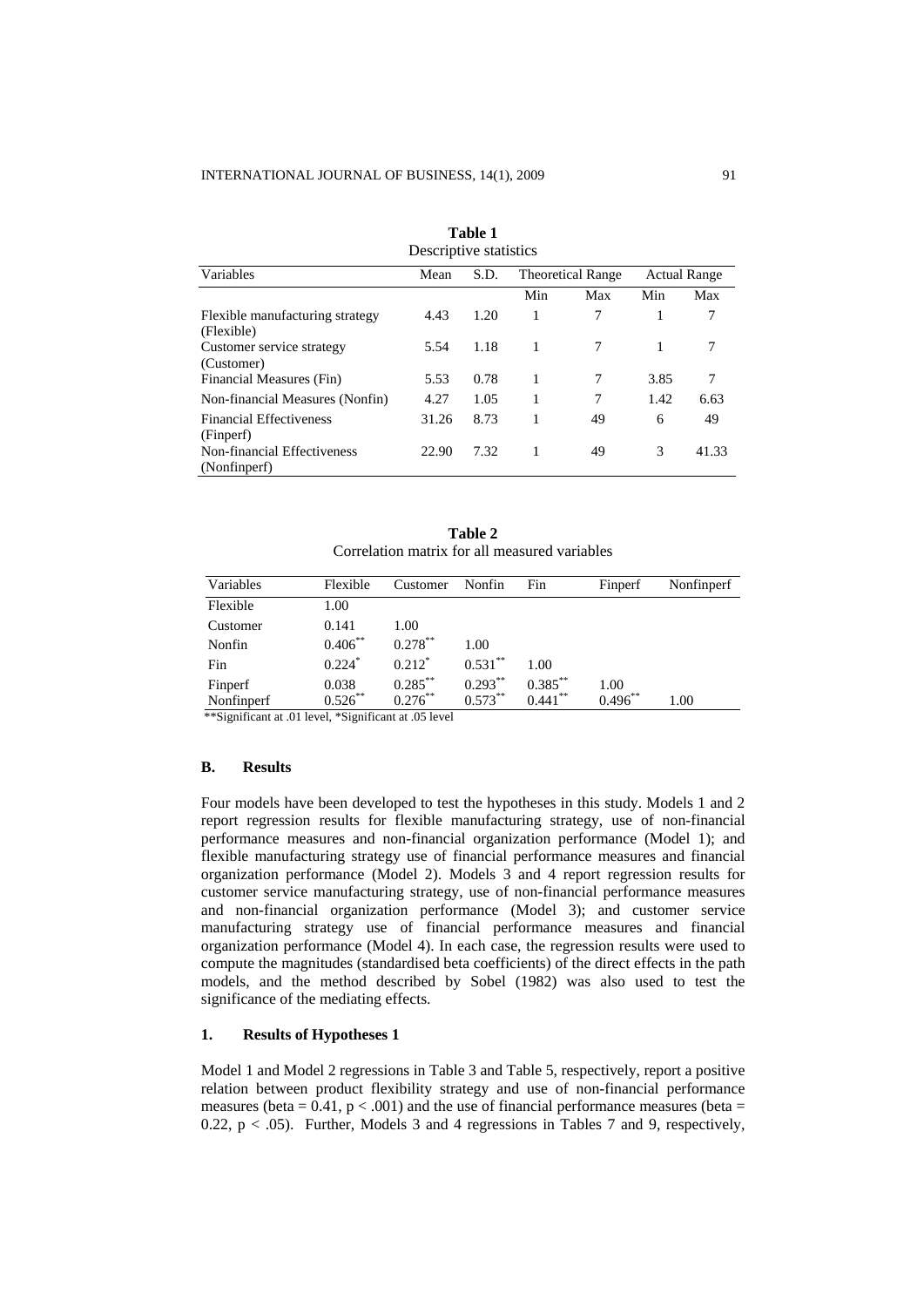show a positive association between customer service strategy and the use of nonfinancial (beta = 0.28,  $p < .01$ ) and financial performance measures (beta = 0.21,  $p <$ .05). These results support H1 in that SBUs pursuing a strategy of differentiation (whether via product flexibility or customer service) use PMSs characterised by both financial and non-financial performance measures.

**Table 3**  Model 1: Regression results for flexibility strategy and non-financial measures/performance

| Dependent<br>variable | Independent<br>variables | Associated<br>hypothesis | Path<br>coefficient | t-value | $p$ -value | Adjusted $R^2$ |
|-----------------------|--------------------------|--------------------------|---------------------|---------|------------|----------------|
| Nonfin                | Flexible                 | H1                       | 0.406               | 4.025   | 0.000      | 15.5%          |
| Nonfinperf            | Flexible                 | H3                       | 0.351               | 3.830   | 0.000      | 41.7%          |
|                       | Nonfin                   | Η2                       | 0.430               | 4.695   | 0.000      |                |

| Table 4                                         |
|-------------------------------------------------|
| Model 1: Decomposition of observed correlations |

| Combination of<br>variables                                                      | Observed<br>$correlation =$ | Direct effect $+$ | Indirect effect $+$      | Spurious<br>effect       |  |  |
|----------------------------------------------------------------------------------|-----------------------------|-------------------|--------------------------|--------------------------|--|--|
| Flexible/Nonfin                                                                  | 0.406                       | 0.406             |                          |                          |  |  |
| Flexible/Nonfinperf                                                              | 0.526                       | 0.351             | $0.175$ <sup>1</sup>     | $\overline{\phantom{0}}$ |  |  |
| Nonfin/Nonfinperf                                                                | 0.573                       | 0.430             | $\overline{\phantom{0}}$ | 0.143                    |  |  |
| <sup>1</sup> Significance of indirect effect ( <i>t</i> -value = 3.055, $p<01$ ) |                             |                   |                          |                          |  |  |

**Table 5**  Model 2: Regression results for flexibility strategy and financial measures/performance

| Dependent<br>variable | Independent<br>variables | Associated<br>hypothesis | Path<br>coefficient |          |       | <i>t</i> -value <i>p</i> -value Adjusted $\mathbb{R}^2$ |
|-----------------------|--------------------------|--------------------------|---------------------|----------|-------|---------------------------------------------------------|
| Fin                   | Flexible                 | H1.                      | 0.224               | 2.080    | 0.041 | 4%                                                      |
| Finperf               | Flexible                 | H <sub>3</sub>           | $-0.050$            | $-0.480$ | 0.632 | 13%                                                     |
|                       | Fin                      | H <sub>2</sub>           | 0.396               | 3.767    | 0.000 |                                                         |

| Table 6                                         |
|-------------------------------------------------|
| Model 2: Decomposition of Observed Correlations |

| Combination<br>- of<br>variables | Observed<br>$correlation =$ | Direct effect $+$ | Indirect effect $+$      | Spurious effect          |
|----------------------------------|-----------------------------|-------------------|--------------------------|--------------------------|
| Flexible/Fin                     | 0.224                       | 0.224             | $\overline{\phantom{0}}$ | $\overline{\phantom{0}}$ |
| Flexible/Finperf                 | 0.038                       | $-0.050$          | 0.088 <sup>1</sup>       | -                        |
| Fin/Finperf                      | 0.385                       | 0.396             | $\overline{\phantom{a}}$ | $-0.011$                 |
|                                  |                             |                   |                          |                          |

<sup>1</sup>Significance of indirect effect (*t*-value = 1.82,  $p$ <.05)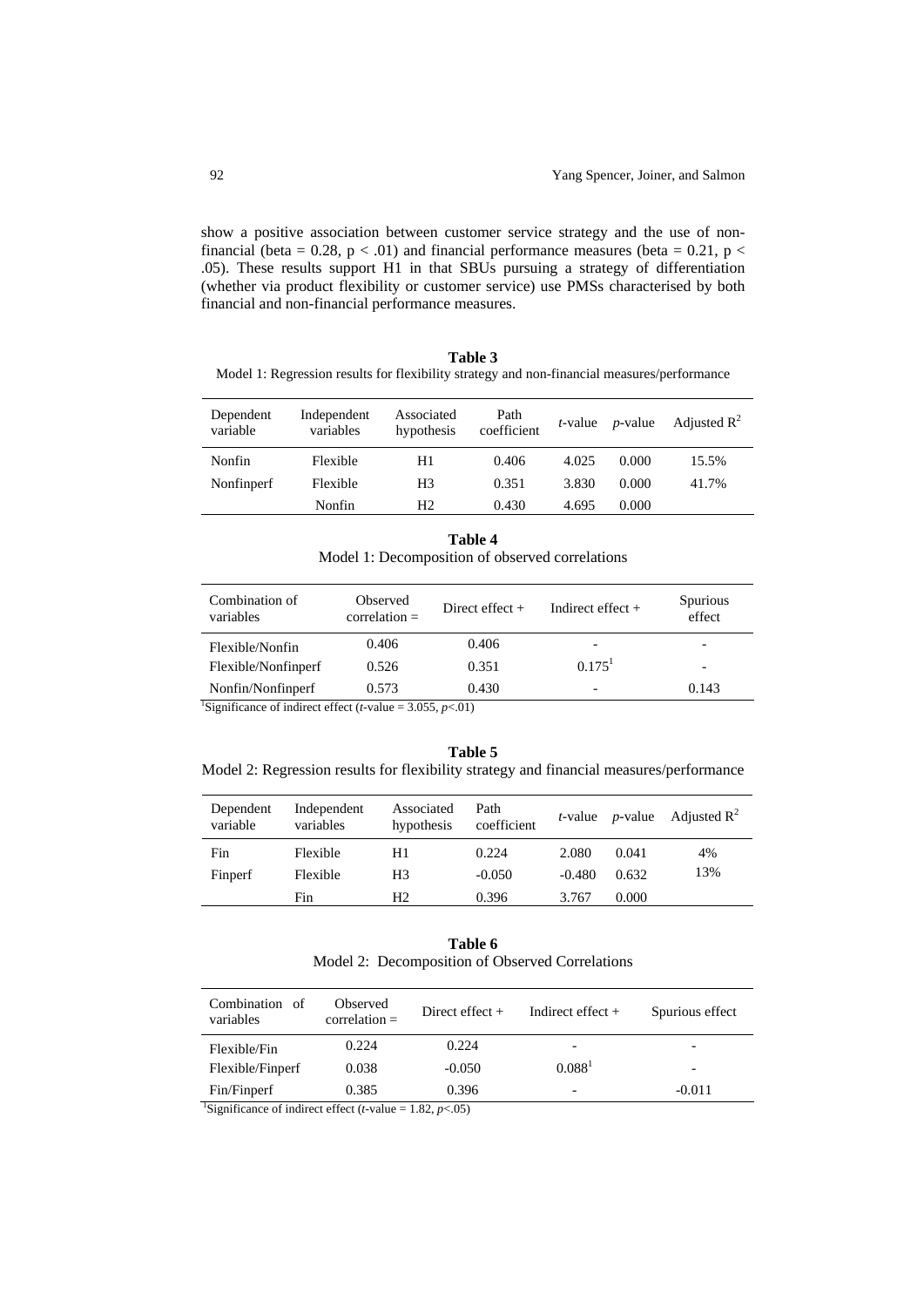| measures/performance  |                          |                          |                     |            |                 |                         |  |
|-----------------------|--------------------------|--------------------------|---------------------|------------|-----------------|-------------------------|--|
| Dependent<br>variable | Independent<br>variables | Associated<br>hypothesis | Path<br>coefficient | $t$ -value | <i>p</i> -value | Adjusted $\mathbb{R}^2$ |  |
| Nonfin                | Customer                 | H1                       | 0.278               | 2.623      | 0.010           | 6.60%                   |  |
| Nonfinperf            | Customer                 | H <sub>3</sub>           | 0.126               | 1.346      | 0.182           | 32.7%                   |  |
|                       | Nonfin                   | H <sub>2</sub>           | 0.538               | 5.738      | 0.000           |                         |  |

| Table 7                                                                     |
|-----------------------------------------------------------------------------|
| Model 3: Regression results for customer service strategy and non-financial |
| measures/performance                                                        |

**Table 8**  Model 3: Decomposition of observed correlations

| Combination of<br>variables | <b>Observed</b><br>$correlation =$                                            | Direct effect | Indirect effect    | <b>Spurious</b><br>effect |  |  |  |
|-----------------------------|-------------------------------------------------------------------------------|---------------|--------------------|---------------------------|--|--|--|
| Customer/Nonfin             | 0.278                                                                         | 0.278         |                    |                           |  |  |  |
| Customer/Nonfinperf         | 0.276                                                                         | 0.126         | 0.150 <sup>1</sup> | -                         |  |  |  |
| Nonfin/Nonfinperf           | 0.573                                                                         | 0.538         |                    | 0.035                     |  |  |  |
|                             | <sup>1</sup> Significance of indirect effect ( <i>t</i> -value 2.39, $p<01$ ) |               |                    |                           |  |  |  |

# **Table 9**  Model 4: Regression results for customer service strategy and non-financial measures/performance

| Dependent<br>variable | Independent<br>variables | Associated<br>hypothesis | Path<br>coefficient |       |       | <i>t</i> -value <i>p</i> -value Adjusted $\mathbb{R}^2$ |
|-----------------------|--------------------------|--------------------------|---------------------|-------|-------|---------------------------------------------------------|
| Fin                   | Customer                 | H1                       | 0.212               | 1.967 | 0.053 | 3.3%                                                    |
| Finperf               | Customer                 | H <sub>3</sub>           | 0.213               | 2.081 | 0.041 | 17.1%                                                   |
|                       | Fin                      | H <sub>2</sub>           | 0.339               | 3.319 | 0.001 |                                                         |

**Table 10**  Model 4: Decomposition of observed correlations

| Combination of<br>variables                                                           | Observed<br>$correlation =$ | Direct effect<br>$^+$ | Indirect effect $+$ | Spurious<br>effect |  |  |
|---------------------------------------------------------------------------------------|-----------------------------|-----------------------|---------------------|--------------------|--|--|
| Customer/Fin                                                                          | 0.212                       | 0.212                 |                     |                    |  |  |
| Customer/Finperf                                                                      | 0.285                       | 0.213                 | 0.072 <sup>1</sup>  |                    |  |  |
| Fin/Finperf                                                                           | 0.385                       | 0.339                 |                     | 0.046              |  |  |
| <sup>1</sup> Significance of indirect effect ( <i>t</i> -value = 1.69, <i>p</i> <.05) |                             |                       |                     |                    |  |  |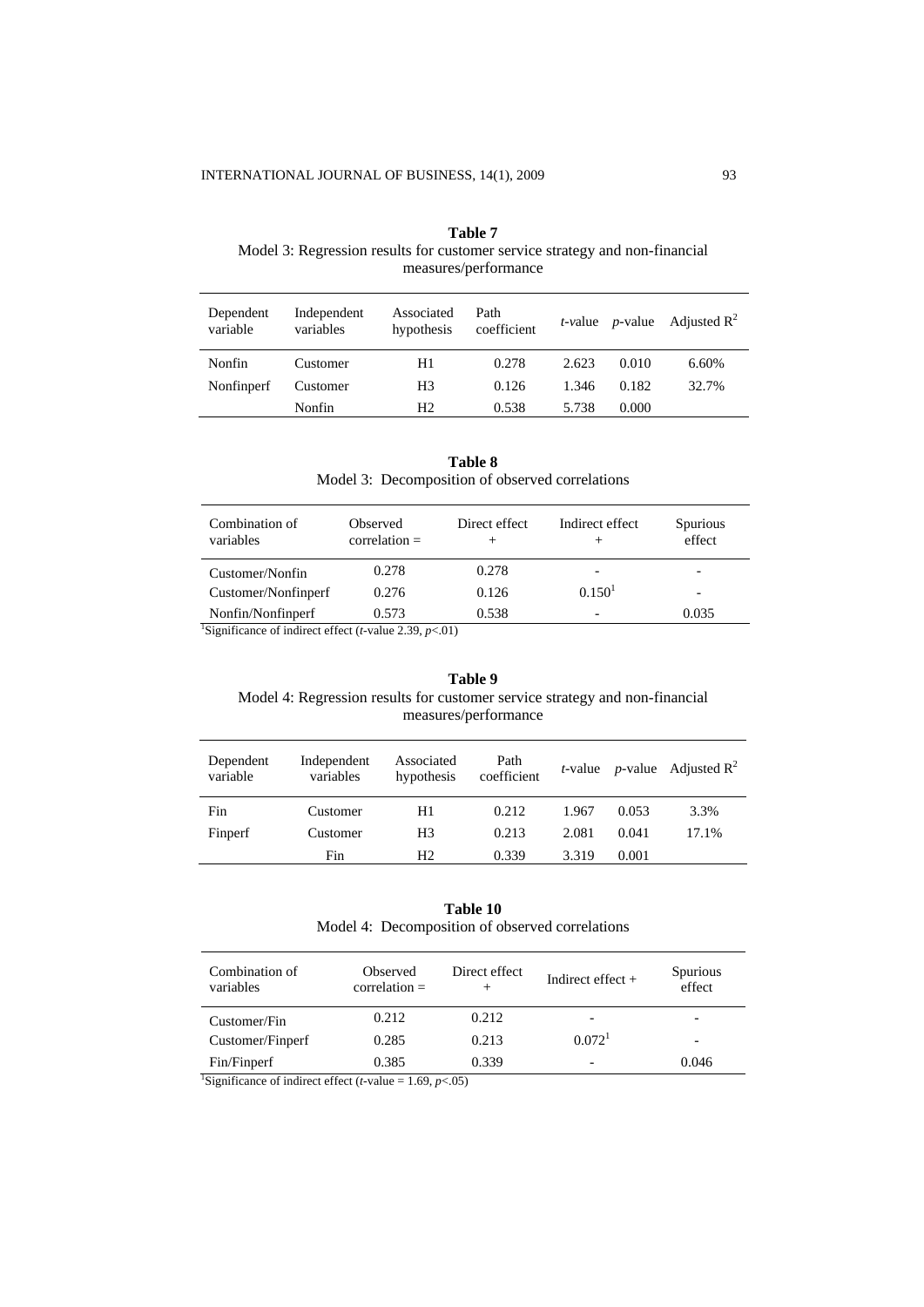

**Figure 2**  Final path model for product flexibility strategy







**\*\*\*Significant at .01 level, \*\*Significant at .05 level** 

# **2. Results of Hypotheses 2**

Referring to Models 1 and 3 regression results presented in Tables 3 and 7, respectively, there is a positive association between the use of non-financial performance measures and non-financial organization performance in the case of both product flexibility and customer service differentiation strategy (Model 1: beta = 0.43,  $p < .001$ ; Model 3: beta = 0.54,  $p < .001$ ). Further, Models 2 and 4 results in Tables 5 and 9 show similarly that the use of financial performance measures were positively associated with financial performance in both strategic cases (Model 2: beta = 0.40, p <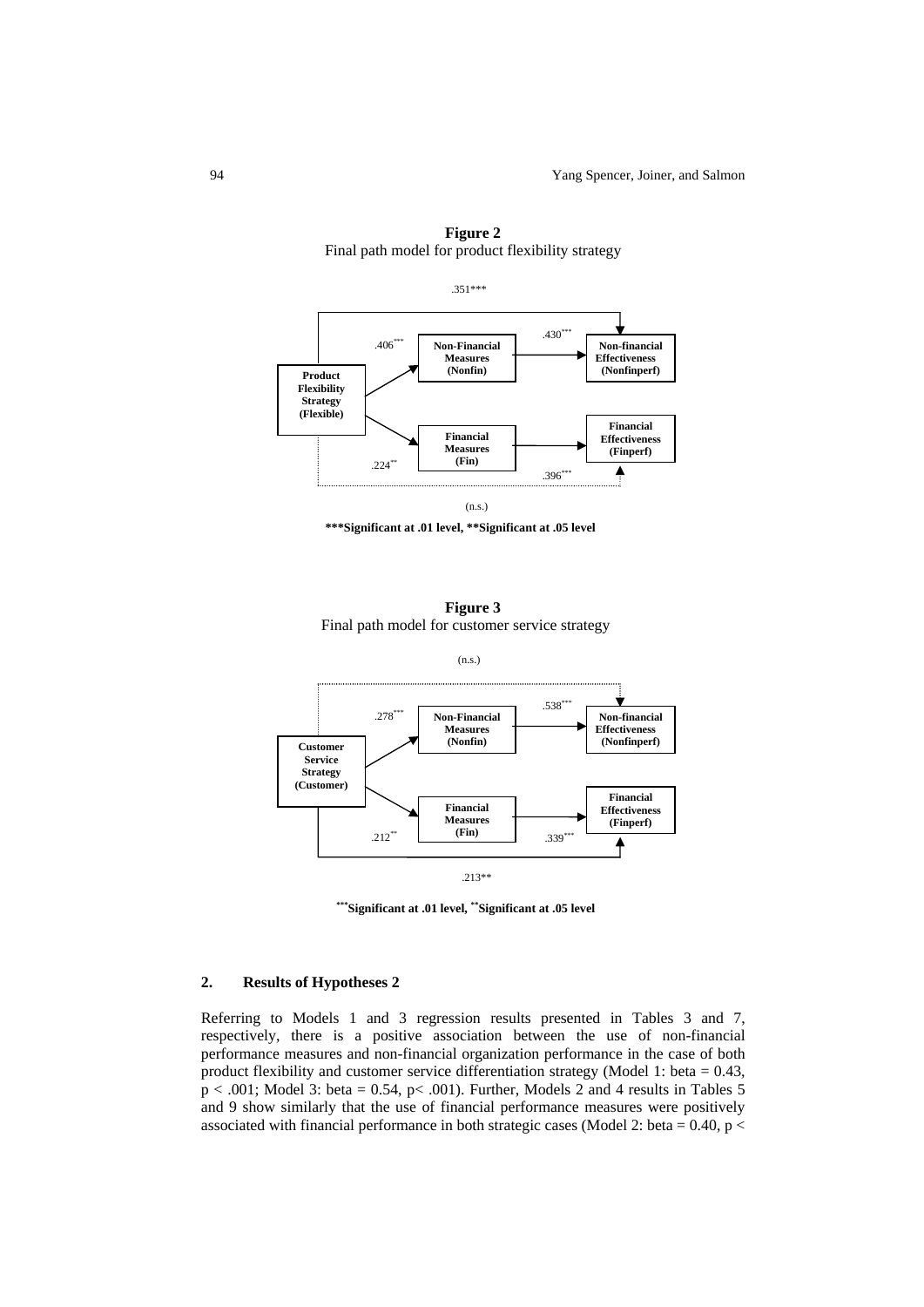.001; Model 4: beta =  $0.34$ ,  $p < .001$ ). These set of results support H2 such that the firm's extent of use of financial and non financial performance measures have a positive effect on financial and non-financial organizational performance,  $respectively.<sup>1</sup>$ 

# **3. Results of Hypotheses 3**

The mediating effect of PMSs in the relation between differentiation strategy and organizational performance is the substance of H3. To show support (or otherwise) of H3 we need to present the decomposition of the direct and indirect effects for each model and also assess the statistical significance of the indirect effects. First, we examine the case of product flexibility strategy. Referring to Table 3 for Model 1, we note that there is a direct positive effect between product flexibility differentiation strategy and non-financial organization performance (beta =  $0.35$ , p < .001), but also a significant positive indirect effect between these two variables via the extent of use of non-financial performance measures (beta =  $0.18$ ,  $p < .01$ ) [See Table 4]. Although not a fully mediated model, the results support H3. In addition, Table 5 for Model 2 shows no direct effect between product flexible differentiation strategy and financial organization performance, but a significant indirect effect between these two variables via the extent of use of financial performance measures (beta =  $0.09$ , p <  $.05$ ) [See Table 6]. This is a fully mediated model and provides support for H3. Taking these two results together it is clear that PMSs characterized by both financial and non-financial performance measure mediates the relationship between a flexible differentiation strategy and organization financial and non-financial performance.

Turning to the customer service strategy by first referring to Table 7 for Model 3, there is no direct effect between customer service differentiation strategy and nonfinancial organization performance, but there is a significant positive indirect effect between these two variables via the extent of use of non-financial performance measures (beta =  $0.15$ ,  $p < .01$ )[See Table 8]. This is a fully mediated model that provides support for H3. In addition, referring to Table 9 for Model 4 the results reveal a direct effect between customer service differentiation strategy and financial organization performance, and also a significant indirect effect between these two variables via the extent of use of financial performance measures (beta =  $0.07$ , p < .05)[See Table 10]. Although not a fully mediated model, the results also support H3. Taking these two results together, again, there is evidence that PMSs characterized by both financial and non-financial performance measure mediates the relationship between a differentiation strategy of customer service and organization financial and non-financial performance.

# **V. DISCUSSION AND CONCLUSIONS**

The purpose of this study was to empirically explore the relationships between differentiation strategy, performance measurement systems and organization performance within the manufacturing sector. Prior research studying the strategy/PMS link has largely assumed that the effectiveness of differentiation strategies is associated with the increased use of non-financial performance measures vis a vis financial performance measures. Our study found empirical support for the importance of using both non-financial and financial performance measures for firms pursuing differentiation strategies, such as product flexibility or customer service focus. The findings, while consistent with the conventional view that differentiators tend to place a high emphasis on the use of non-financial measures (Porter, 1980; Govindarajan and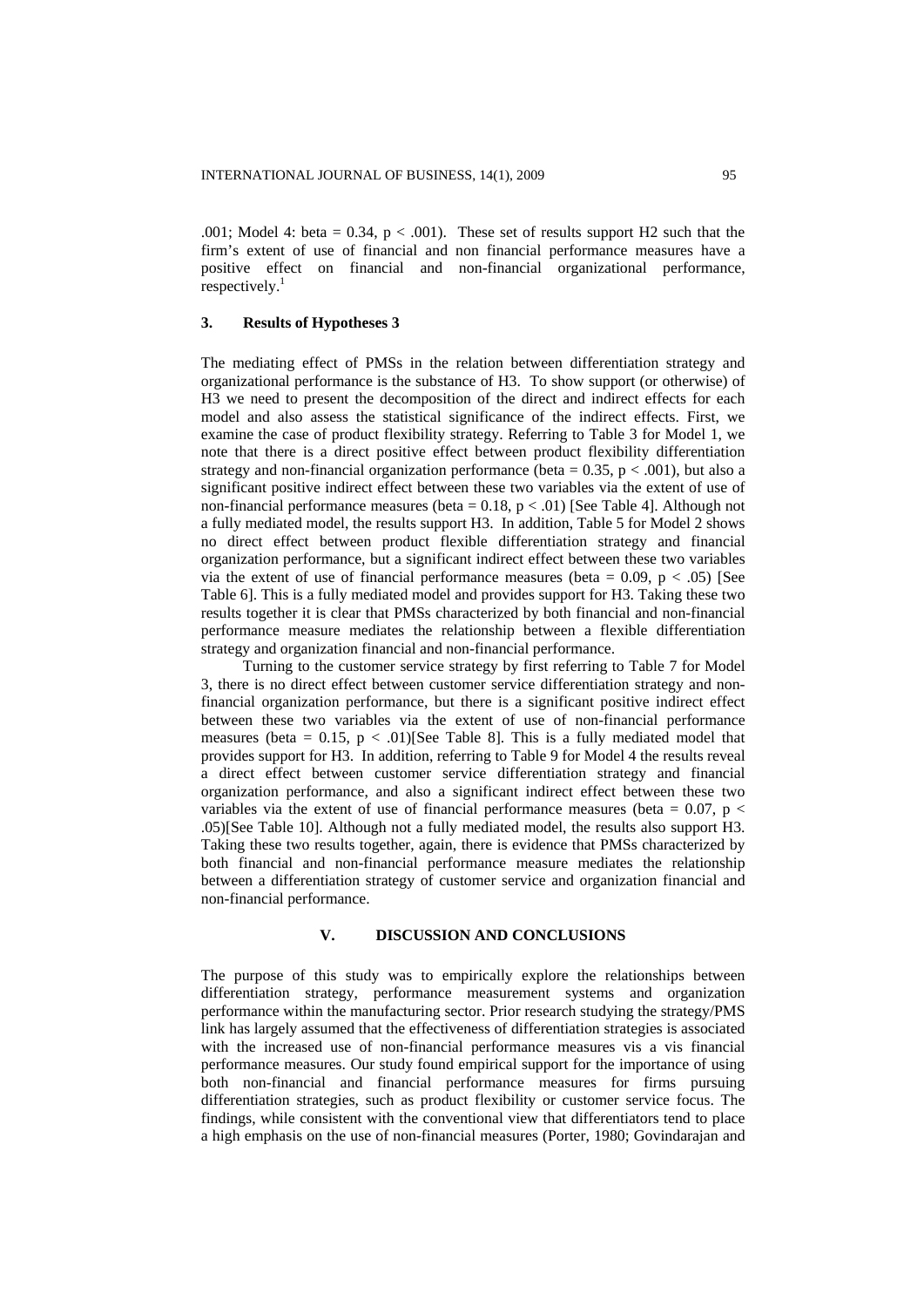Gupta, 1985; Hoque, 2004), also provide support for the surprising findings of Simons (1987) that differentiators also use financial measures. Dent (1990) speculated that perhaps it was the need to curb excessive risk-taking activities in the innovation process, to encourage employee learning, and/or, to assist managers in achieving their financial objectives in less certain, fluid environment, that have prompted differentiation firms to use financial measures.

Our study also found that firms use both financial and non-financial performance measures to enhance both financial and non-financial organizational effectiveness. Non-financial measures are more actionable and future-oriented, and their use can improve an organization's capabilities in future planning and strategy implementation. Financial measures, on the other hand, are direct reflections of current profitability and operating efficiency, which function as the 'dashboard' to monitor and continuously enhance the firm's financial performance (Simons, 1995). Financial measures can also be used as an indicator for future earning potential, which publiclytraded firms simply cannot afford to neglect when reporting to their stakeholders in order to attract more capital and increase public confidence. In other words, effective PMSs should provide a map that guides managers' behaviours toward critical financial and non-financial outcomes, such as, profit, cash flow, new product development and personnel development. Hence, the findings of this study support the idea that the use of both financial and non-financial measures can enhance financial/non-financial organizational performance.

Our results also develop further insights into the relationship between strategy and organization performance by exploring the mediating role of performance measurement systems. Consistent with the work of Hoque (2004), we found empirical support for an indirect effect between differentiation strategic priorities and organization performance through the use of performance measurement systems. However, whereas Hoque (2004) examined the mediating role of non-financial performance measures only, our study found support for the mediating role of both non-financial and financial performance measures in the relationship between differentiation strategies and organization performance.

Additionally, prior studies usually measure differentiation generically; however, we tested for two different dimensions of differentiation (product flexibility and customer service). By analyzing the two dimensions of differentiation strategy separately, we are able to show that in some strategic contexts, the use of an appropriately designed PMS is more important that in other contexts. For example, our results show that there is no relationship between customer service differentiation strategy and non-financial organization performance, but for the use of non-financial performance measures (i.e., it is a fully mediated model). Similarly, there is no relationship between product flexibility differentiation strategy and financial organization performance, but for the use of financial performance measures (again, a fully mediated model). This example illustrates that by examining different dimensions of differentiation strategy, the design specification for PMSs is vitally important for (i) non-financial organization performance for firms pursuing a customer service differentiation strategy and for (ii) financial organization performance for firms pursing a product flexibility differentiation strategy. Expressed differently, a strategic emphasis on customer service is not, of itself, related to higher non-financial organization performance; non-financial organization performance is only affected through the appropriate design and use of non-financial PMSs. Similarly, a strategic emphasis on product flexibility is not, of itself, associated with high financial organization performance; financial organization performance is only affected through the appropriate design and use of a financial PMS.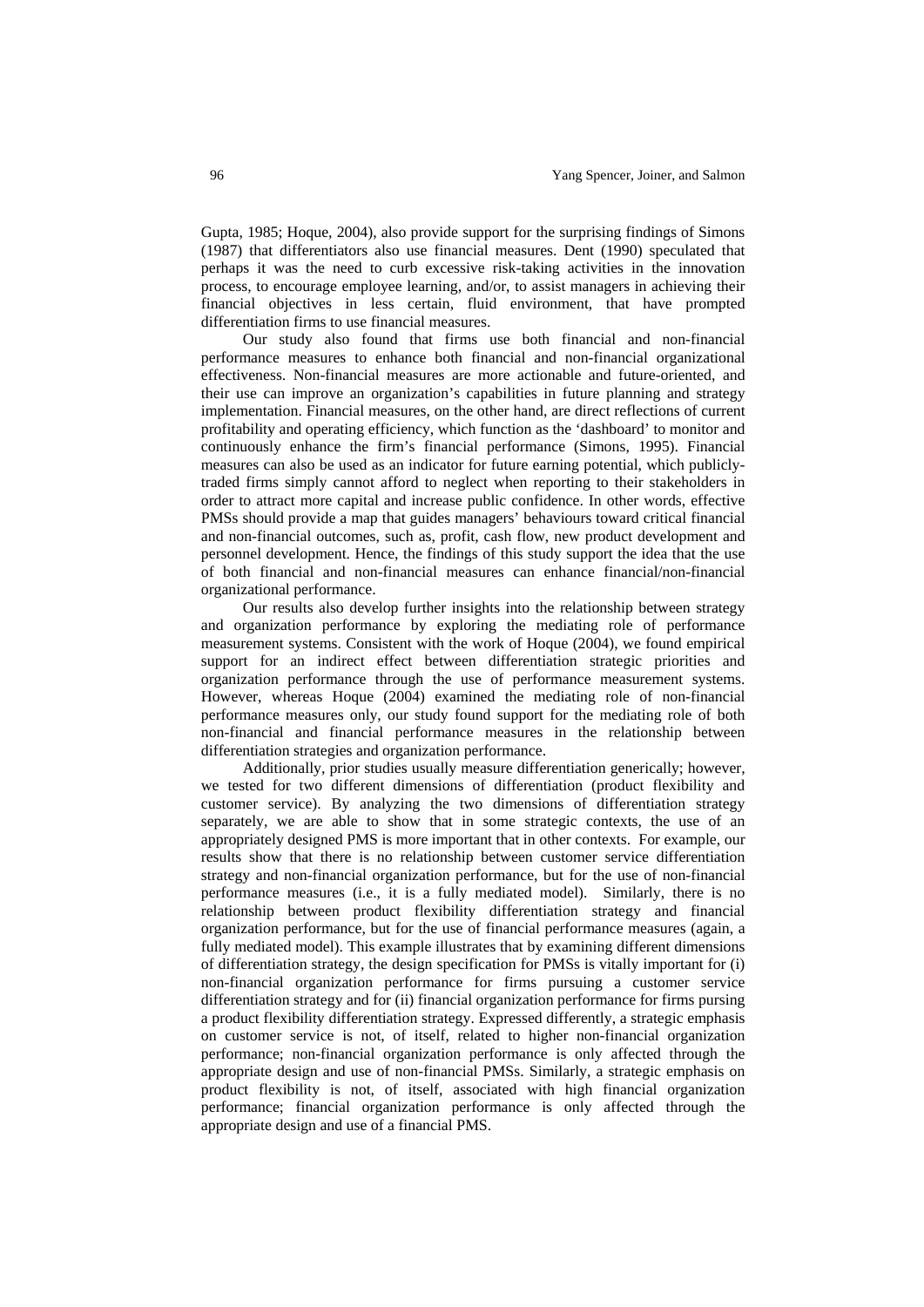These findings add to existing knowledge about the use of performance measurement systems and underscore the importance of designing more broad-based performance measure systems to include both financial and non-financial measures. While the performance measurement instrument used in this study does not equate to the use of a "balanced" performance measurement system, the results do indicate that differentiators are deriving performance benefits from more comprehensive PMSs.

Finally, our study was conducted within the Australian manufacturing sector where firms face domestic and international competition in addition to rapid shifts in customer demands. Many manufacturing firms are realizing that to remain viable, strategies of differentiation (product flexibility and customer service) may be a more viable option than strategies based on efficiency and price. Our study further demonstrates that differentiation strategies, designed with appropriate PMSs could further enhance the competitive position of Australian firms.

There are a few limitations in this study worth noting. Although we designed our study specifically to examine Australian manufacturing firms, interpreting our results beyond that domain should be done so with caution. Both the strategy and performance measurement systems instruments used here are still relatively new in the literature, and could be refined in future studies. Researchers could further test the relationship between cost leadership and PMS variables. A limitation associated with the measurement of PMSs was the focus on the 'use' of the performance measure. It is possible that the reported lack (or low level) of use could either mean the measures were not available, or were available, but not found to be useful. Further research is required to improve this measure. Another limitation is that the use of self-assessed performance has been criticized due to the potential for bias, and therefore, the results must be interpreted in light of this potential bias. Further, there may have been variables omitted from the model in this study that in fact moderate, or mediate, the relationship between use of performance measures and organizational performance. Anecdotal evidence would suggest that not all organizations experience improved performance through the development of performance measures, indicating the need for further research, which identifies potential mediating or moderating variables. Finally, the path model *implies* causality. We are unable to assess the possibility of alternative causal directions among some of the variables. Future research could consider the use of longitudinal data, or carefully designed experiments, with causes clearly preceding effects in time, to enable causal statements to be made. Longitudinal data could also be useful in helping researchers determine the nature of any 'lags' between changes in the use of non-financial performance measures, and financial organizational performance.

Despite the above limitations, the results of this study add to the scant empirical findings that have used mediation approach to test the relationship between differentiation strategy, the design of performance measurement systems, and their impact on organizational performance. In particular the study highlights that in an environment where manufacturing firms are attempting to find ways to compete successfully in a globalised world, product differentiation strategies can lead to improved organizational performance through appropriately designed, balanced PMSs that include both financial and non-financial measures. Our findings challenge the traditional notion that non-financial performance measures are more 'suitable' for differentiation strategy, and this finding is consistent with the call from other researchers, such as Chow and Van der Stede (2006). Drawn from Emerson's 'Blended Value Proposition' (2003), the results of this study imply that the value of using both financial and non-financial performance measures is in itself non-divisible, and indeed a blend of both elements is more appropriate. On this note, future research could focus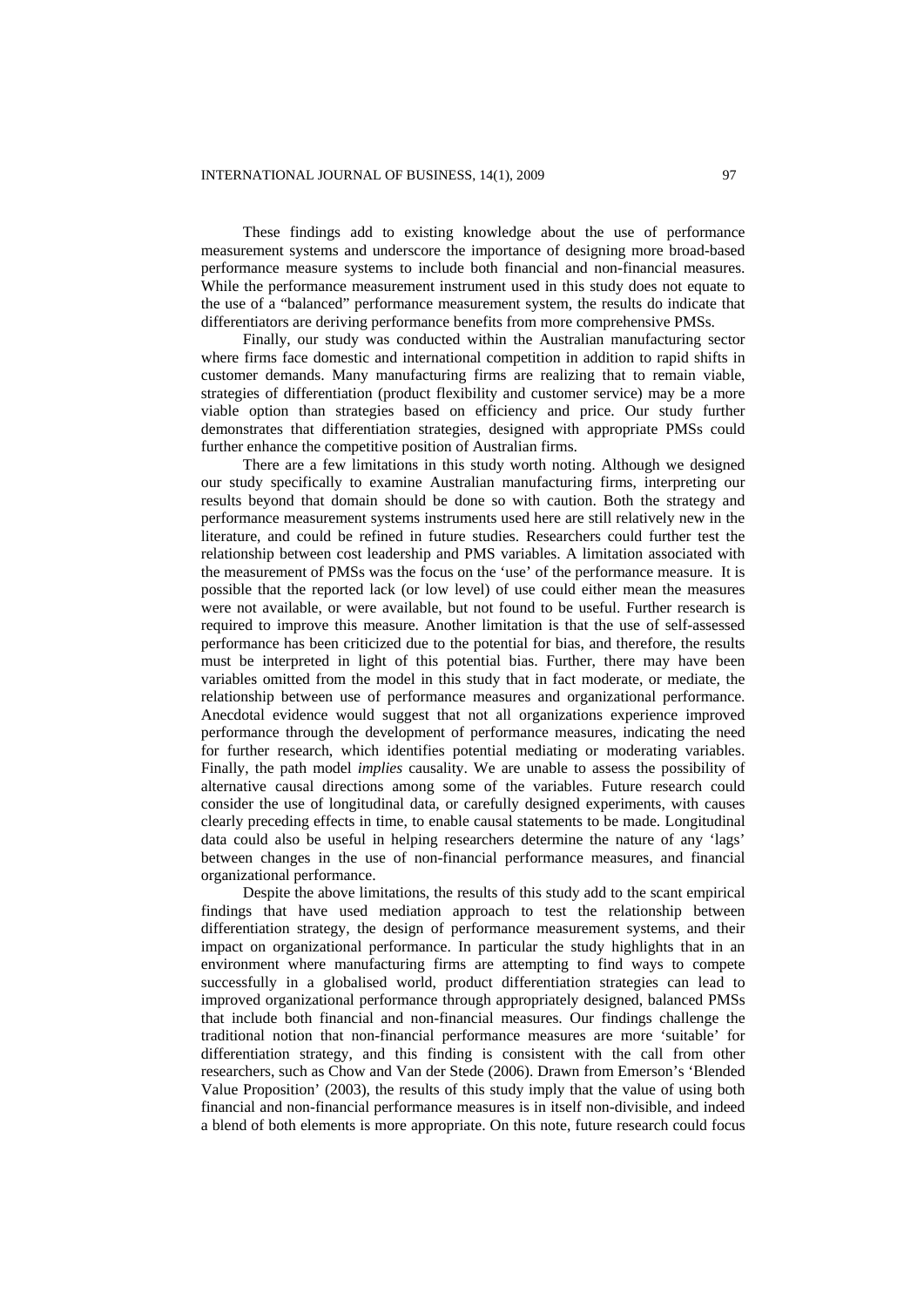on how to optimize the blend rather than maximize the performance in any single performance dimension, which is also the essence of the Balanced Score Card. Finally, although substantial research exists on external reporting for corporate social responsibility and sustainability development issues, little attention has been devoted to these issues in the management accounting research literature. Thus, there is an imperative for researchers to improve PMS by incorporating performance measures, such as TruEVA (Repetto & Dias, 2006), into the (internal) management control system model to investigate how PMS could assist managers in making appropriate (external) environmental and social responsible decisions. 2

#### **ENDNOTES**

- 1. Additional analyses were undertaken to assess the effect of the use of nonfinancial performance measures on financial performance to test the argument that by paying increased attention to non-financial performance measures improved financial performance can result. In the analysis, this path was not significant. This is perhaps because of the cross-sectional research design's inability, in measuring all variables at a single point in time, to pick up any 'lags' between non-financial and financial performance.
- 2. We thank a reviewer for raising this point.

## **REFERENCES**

- Abernethy, M.A., and A.M. Lillis, 1995, "The impact of manufacturing flexibility on management control system design", *Accounting, Organizations and Society*, 20: 241-258.
- Abernethy, M.A., and A.M. Lillis, 2001, "Interdependencies in organization design: A test in hospitals", *Journal of Management Accounting Research*, 13: 107-129.
- Amabile, T., 1998, How to kill creativity, *Harvard Business Review*, Sept-Oct, 76-87.
- Baines, A. and K. Langfield-Smith, 2003, "Antecedents to management accounting change: A structural equation approach", *Accounting, Organizations and Society*, 28: 675-698.
- Bisbe, J., and D. Otley, 2004, "The effects of the interactive use of management control systems on product innovation", *Accounting, Organizations and Society,*  29: 709-737.
- Bouwens, J., and M. Abernethy, 2000, "The consequences of customization on management accounting system design", *Accounting Organizations and Society*, 25: 221-241.
- Chenhall, R.H., 2005 "Integrative strategic performance measurement systems, strategic alignment of manufacturing, learning and strategic outcomes: An exploratory study", *Accounting, Organizations and Society*, 30: 395-422.
- Chenhall, R.H., and K.M. Langfield-Smith, 1998a, "Adoption and benefits of management accounting practices: An Australian study", *Management Accounting Research*, 9: 1-19.
- Chenhall, R.H., and K.M. Langfield-Smith, 1998b, "The relationship between strategic priorities, management techniques and management accounting: An empirical investigation using a systems approach", *Accounting, Organizations and Society*, 23 (3): 243-264.
- Chow, C., and W. Van der Stede, 2006, "The use and usefulness of nonfinancial performance measures", *Management Accounting Quarterly*, 7: 10-15.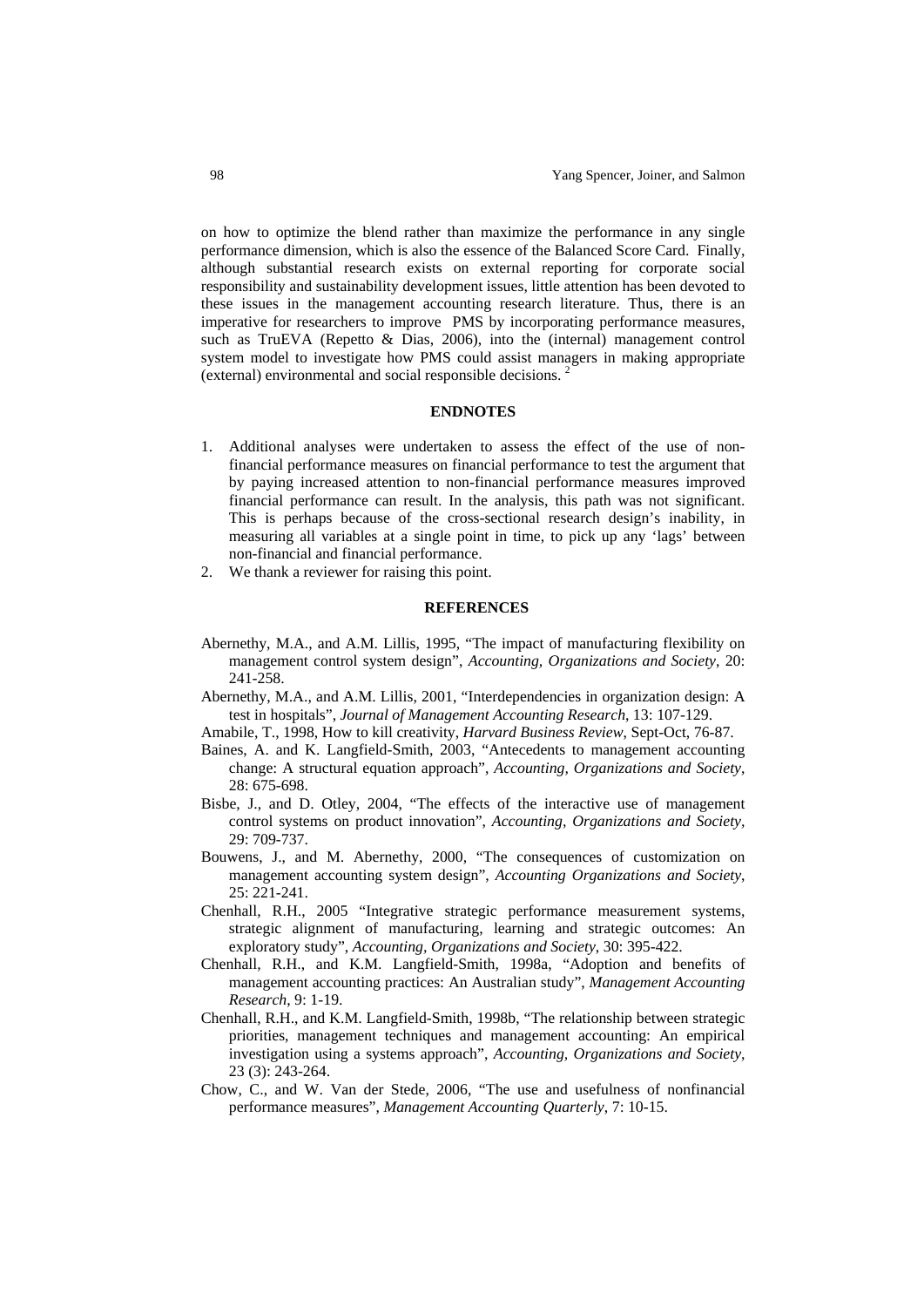- De Meyer, A., J. Nakane, J.G. Miller, and L. Ferdows, 1989 "Flexibility: the next competitive battle: The manufacturing futures survey", *Strategic Management Journal*, 10 (2): 135-144.
- Dent, J.F., 1990, "Strategy, organizations and control: Some possibilities for accounting research", *Accounting, Organizations and Society,* 15: 3-24.
- Dixon, J., A. Nanni, and T. Vollman, 1990, *The New Performance Challenge: Measuring Operations for World-Class Competition*, Homewood, IL: Dow Jones Irwin.
- Emerson, J., 2003, *"The blended value proposition: Integrating social and financial returns", California Management Review,* 45/4, 35-51.
- Gosselin, M., 2005, "An empirical study of performance measurement in manufacturing firms", *International Journal of Productivity and Performance Management*, 54(5/6): 410-438.
- Govindarajan, V., 1988, "A contingency approach to strategy implementation at the business-unit level: Integrating administrative mechanisms with strategy", *Academy of Management Journal:* 828-853.
- Govindarajan, V., and J. Fisher, 1990, "Impact of output versus behaviour controls and resource sharing on performance: Strategy as a mediating variable", *Academy of Management Journal, 33*: 259-285.
- Govindarajan, V., and A. K. Gupta, 1985, "Linking control systems to business unit strategy: Impact on performance", *Accounting, Organizations and Society*, 10 (1): 51-66.
- Gupta, A.K., and V. Govindarajan, 1984, "Business unit strategy, managerial characteristics and business unit effectiveness at strategy implementation", *Academy of Management Journal*, 27 (1): 24-41.
- Grant, J., 2007, "Advances and challenges in strategic management", *International journal of Business* 12(1): 11-32.
- Harman, H.H., 1967, *Modern Factor Analysis*, Chicago: University of Chicago Press.
- Horngren, C.T., G. Foster, and S. Datar, 1994, *Cost Accounting: A Managerial Emphasis*, Englewood Cliffs, NJ: Prentice-Hall International, Inc.
- Hoque, Z., 2004, "A contingency model of the association between strategy, environmental uncertainty and performance measurement: impact on organizational performance", *International Business Review*, 13: 485-502.
- Ittner, C.D., and D.F. Larcker, 1997a, "Product development cycle time and organizational performance", *Journal of Marketing Research*, 34: 13-23.
- Ittner, C.D., and D.F. Larcker, 1997b, "Quality strategy, strategic control systems, and organizational performance", *Accounting, Organizations and Society*, 22 (3/4): 293-317.
- Ittner, C.D., and D.F. Larcker, 1998, "Innovations in performance measurement: Trends and research implications", *Journal of Management Accounting Research*, 10: 205-238.
- Kaplan, R.S., and D.P. Norton, 1992, "The balanced scorecard Measures that drive performance", *Harvard Business Review*, (Jan.-Feb): 71-79.
- Kaplan, R.S., and D.P. Norton, 1996, "Using the balanced scorecard as a strategic management system", *Harvard Business Review*, (Jan.- Feb.): 75-85.
- Kotha, S., and D. Orne, 1989, "Generic manufacturing strategies: A conceptual synthesis", *Strategic Management Journal*, 10(3): 211-231.
- Kotha, S., and B.L. Vadlamani, 1995, "Assessing generic strategies: an empirical investigation of two competing typologies in discrete manufacturing industries", *Strategic Management Journal*, 16: 75-83.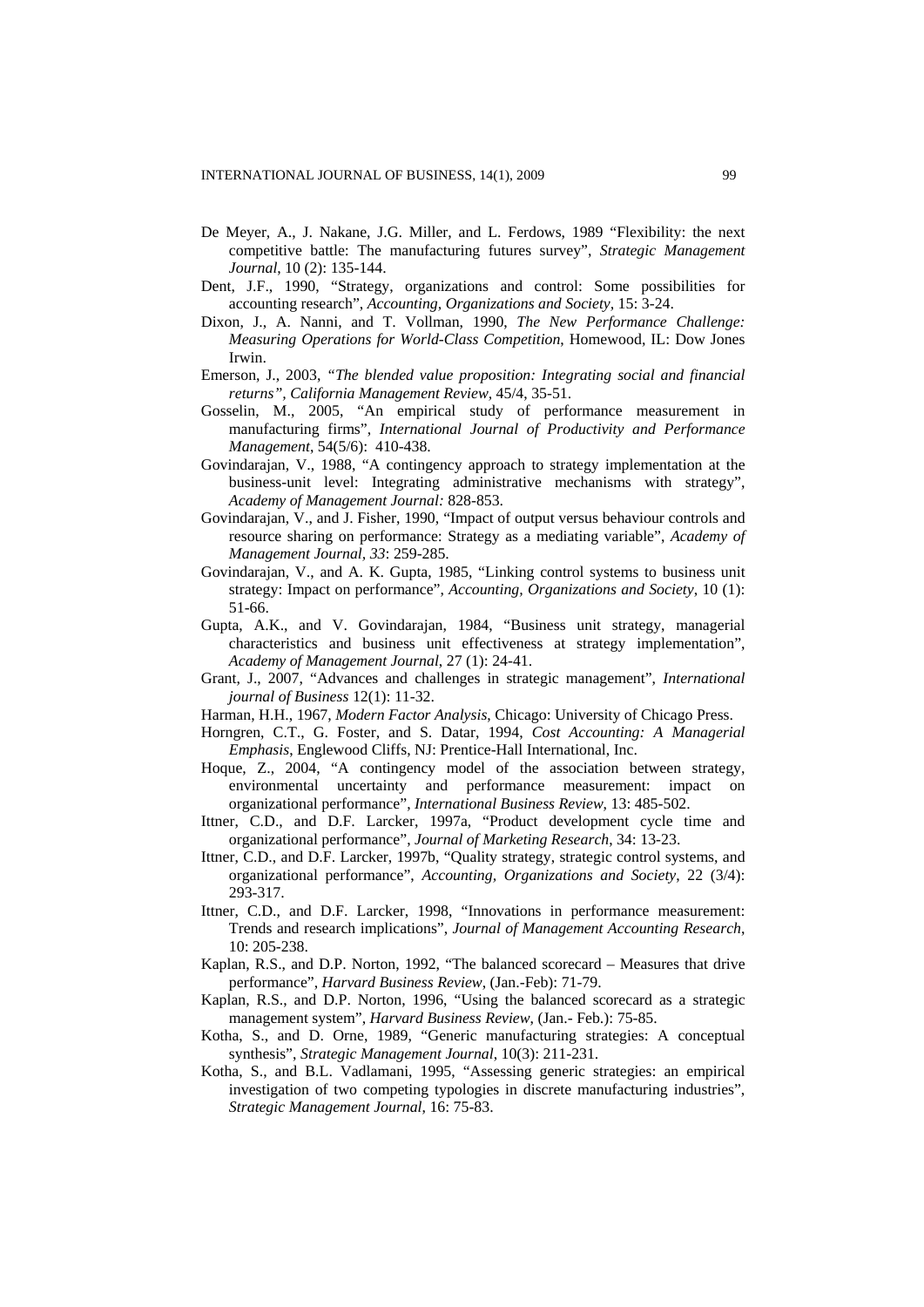- Le Cornu, S., and P. Luckett, 2000, "Strategic performance measurement: An empirical examination of the association between competitive methods and performance measures", *Conference Proceedings*, Accounting Association of Australia and New Zealand (AAANZ) Conference, Hamilton Island.
- Lillis, A., 2002, "Managing multiple dimensions of manufacturing performance an exploratory study", *Accounting, Organizations and Society*, 27: 497-529.
- Macintosh, N. B., 1985, *The Social software of Accounting and Information Systems,* New York: Wiley.
- Miles, R.W., and C.C. Snow, 1978, *Organizational Strategy, Structure, and Process*, New York: McGraw-Hill.
- Miller, D., 1986, "Configurations of strategy and structure: Towards a synthesis", *Strategic Management Journal*, 7: 233-249.
- Miller, D., 1988, "Relating Porter's business strategies to environment and structure: Analysis and performance implications", *Academy of Management Review*, 31 (2): 280-308.
- Miller, J.G., A. De Meyer, and J. Nakane, 1992, *Benchmarking Global Manufacturing – Understanding International Suppliers, Customers and Competitors*. Homewood, Illinois: Irwin.
- Mizik, N., and R. Jacobson, 2003, "Trading off between value creation and value appropriation: The financial implications of shifts in strategic emphasis", *Journal of Marketing*, 67: 63-76.
- Nanni, A.J., J.R. Dixon, and T.E. Vollman, 1992, "Integrated performance measurement: Management accounting to support the new manufacturing realities", *Journal of Management Accounting Research*, 4 (Fall): 1-19.
- Perera, S., G. Harrison, and M. Poole, 1997, "Customer-focused manufacturing strategy and the use of operations-based non-financial performance measures: A research note", *Accounting, Organizations and Society*, 22 (6): 557-572.
- Porter, M.E., 1980, *Competitive Strategy*, New York: Free Press.
- Porter, M.E., 1985, *Competitive Advantage*, New York: Free Press.
- Repetto, R., and D. Dias, 2006 "The true picture?" , *Environmental Finance*, July-August, 44-45.
- Schumacker, R.E., and R.G. Lomax, 1996, *A Beginner's Guide to Structural Equation Modelling*, NJ: Lawrence Erlbaum Associates.
- Simons, R., 1987, "Accounting control systems and business strategy: An empirical analysis", *Accounting, Organizations and Society*, 12: 357-374.
- Simons, R., 1990, "The role of management control systems in creating competitive advantage: New perspectives", *Accounting, Organizations and Society*: 127-143.
- Simons, R., 1995, *Levers of Control*, Cambridge, MA: Harvard Business School Press.
- Simons, R., 2000, *Performance Measurement and Control Systems for Implementing Strategy*. Upper Saddle River: Prentice Hall.
- Sobel, M.E., 1982, "Asymptotic confidence intervals for indirect effects in structural equation model", In S. Leinhardt (Ed.), Sociological methodology 1982 (pg. 290- 312). Washington, DC: American Sociological Association.
- Terziovski, M., and S. Amrik, 2000, "The adoption of continuous improvement and innovation strategies in Australian manufacturing firms", *Technovation*, 20: 539- 552.
- Waterhouse, J.H., and A. Svendsen, 1999, *Strategic Performance Monitoring and Management: Using Non-financial Measures to Improve Corporate Governance*, Canada: Canadian Institute of Chartered Accountants.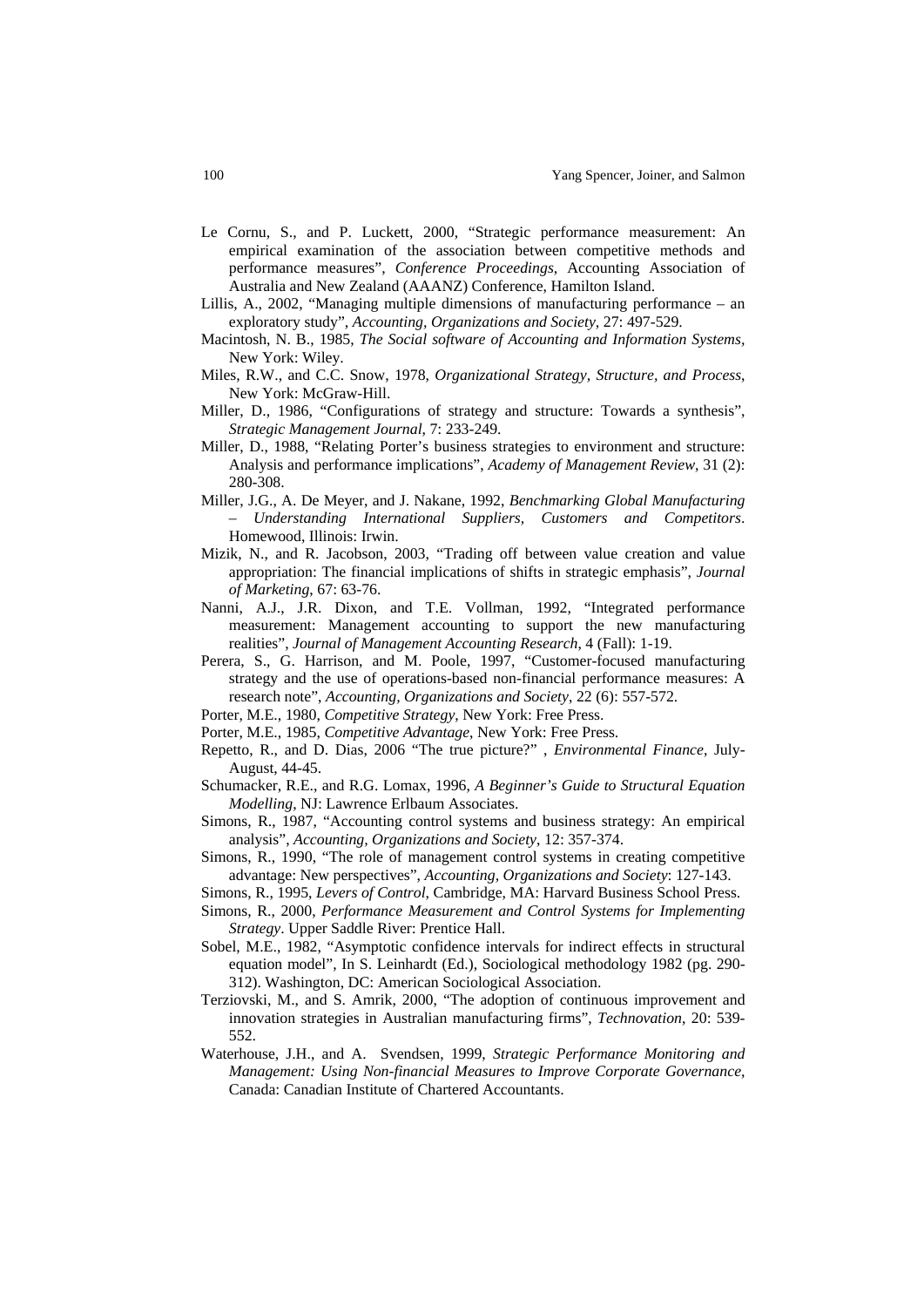| <b>Classification</b>                | Number         | Percentage |
|--------------------------------------|----------------|------------|
|                                      | 50             | 60%        |
| Division                             | 31             | 37%        |
| Others                               | 3              | 3%         |
| <b>Total Sample</b>                  | 84             | 100%       |
| <b>Industry Classification</b>       | Number         | Percentage |
| Food and beverages                   | 10             | 12%        |
| Wood and paper products              | 3              | 4%         |
| Chemical products                    | 2              | 2%         |
| Metal industry                       | 10             | 12%        |
| Machinery and equipment              | 5              | 6%         |
| Textile, printing                    | 1              | 1%         |
| Non-metallic, minerals               | 3              | 4%         |
| General construction                 | 3              | 4%         |
| Transportation                       | 5              | 6%         |
| Utilities, telecommunications        | 3              | 4%         |
| Wholesale, retail, distribution      | 22             | 26%        |
| Financial service                    | $\overline{c}$ | 2%         |
| Mining                               | 6              | 7%         |
| Others                               | 9              | 10%        |
| <b>Total Sample</b>                  | 84             | 100%       |
| Position of Respondent               | Number         | Percentage |
| Chief accountant / group controller  | 44             | 53%        |
| Administrative manager               | 7              | 8%         |
| General manager                      | 11             | 13%        |
| Senior Management Accountant         | 11             | 13%        |
| Other                                | 11             | 13%        |
| <b>Total Sample</b>                  | 84             | 100%       |
| Size of Organization                 | Number         | Percentage |
| No. of Employees                     |                |            |
| $0 - 200$                            | 20             | 24%        |
| 201-500                              | 13             | 15%        |
| 501-1000                             | 10             | 12%        |
| 1001-2500                            | 18             | 21%        |
| $2500 +$                             | 23             | 28%        |
| <b>Total Sample</b>                  | 84             | 100%       |
|                                      | Mean           |            |
| No. of Years in the Current Position | 7.3            |            |

**Appendix A**  Sample demographic statistics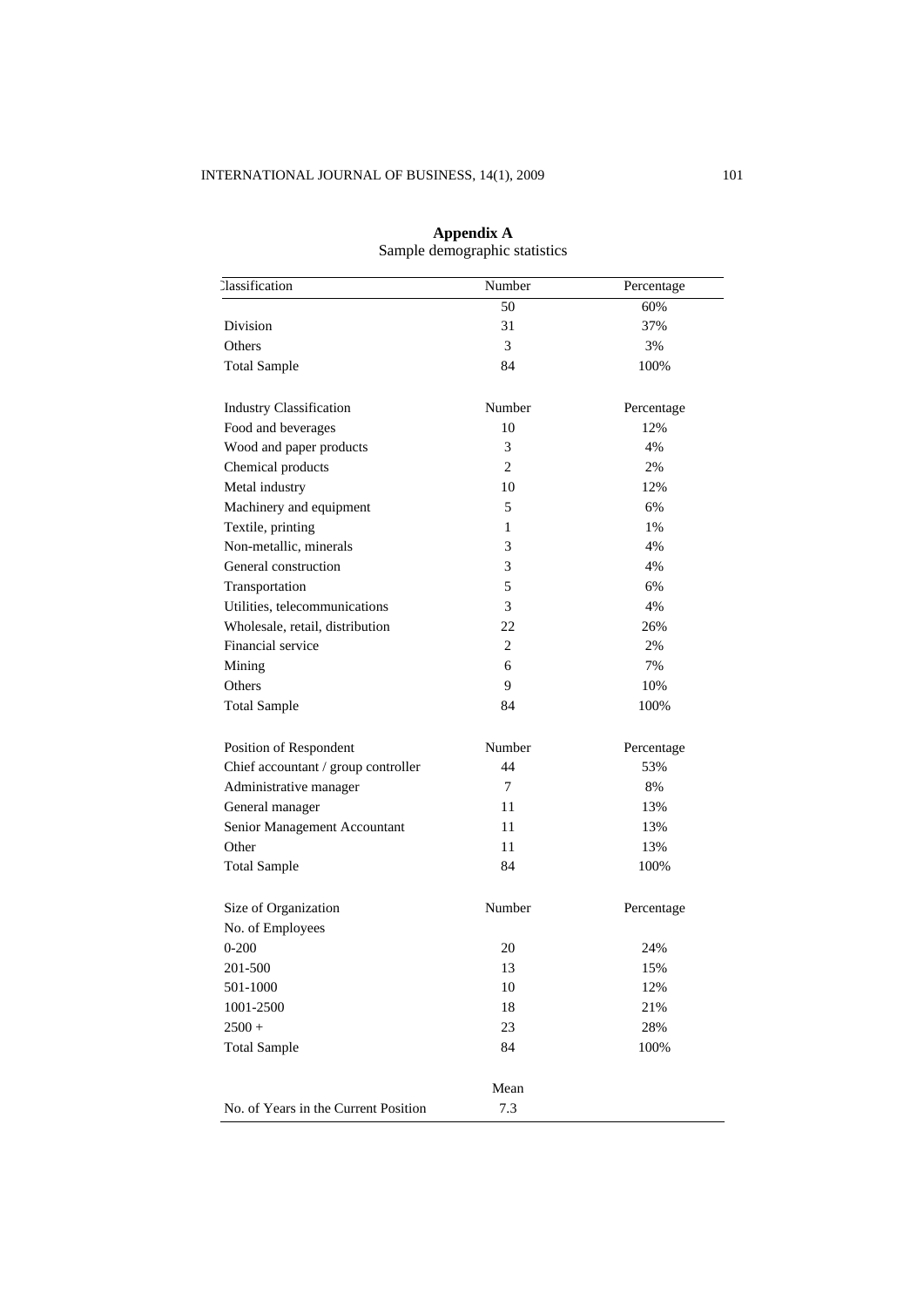| <b>Strategies</b>                                         | Factors  |                |
|-----------------------------------------------------------|----------|----------------|
|                                                           |          | $\mathfrak{D}$ |
| S1- Product Flexibility ( $\alpha = 0.74$ )               |          |                |
| Provide high quality products*                            | 0.403    | $-0.345$       |
| Provide unique product features                           | 0.674    | $-0.009$       |
| Make changes in design and introduce new products quickly | 0.891    | 0.212          |
| Make rapid volume and/or product mix changes              | 0.655    | $-0.025$       |
| Product availability (broad distribution)*                | 0.454    | $-0.301$       |
| Customize products and services to customers' needs       | 0.629    | $-0.115$       |
| S2- Customer Service $(\alpha = 0.76)$                    |          |                |
| Provide fast deliveries                                   | 0.016    | $-0.848$       |
| Make dependable delivery promises                         | $-0.141$ | $-0.941$       |
| Provide effective after-sale service and support          | 0.315    | $-0.586$       |

# **Appendix B**

Factors analysis of Chenhall and Langfield-Smith's (1998b) strategic priorities scale

 $*$  = items deleted when confirmatory factor analysis was undertaken

# **Appendix C**

Financial and non-financial performance measures (based on Le Cornu and Luckett's (2000) instrument)

Respondents were asked to indicate the extent of use of the following performance measures.

### **Financial Measures:**

Return on investment Budget variance analysis Divisional profit Working capital ratio Cash flow return on investment Shareholder value added measures Product profitability Capital expenditure Customer profitability Percentage sales from new products Inventory turnover Sales revenue Operating profit

# **Non-financial Measures:**

Customer satisfaction Customer acquisition Response time Technology utilisation Percentage of market share Level of brand recognition